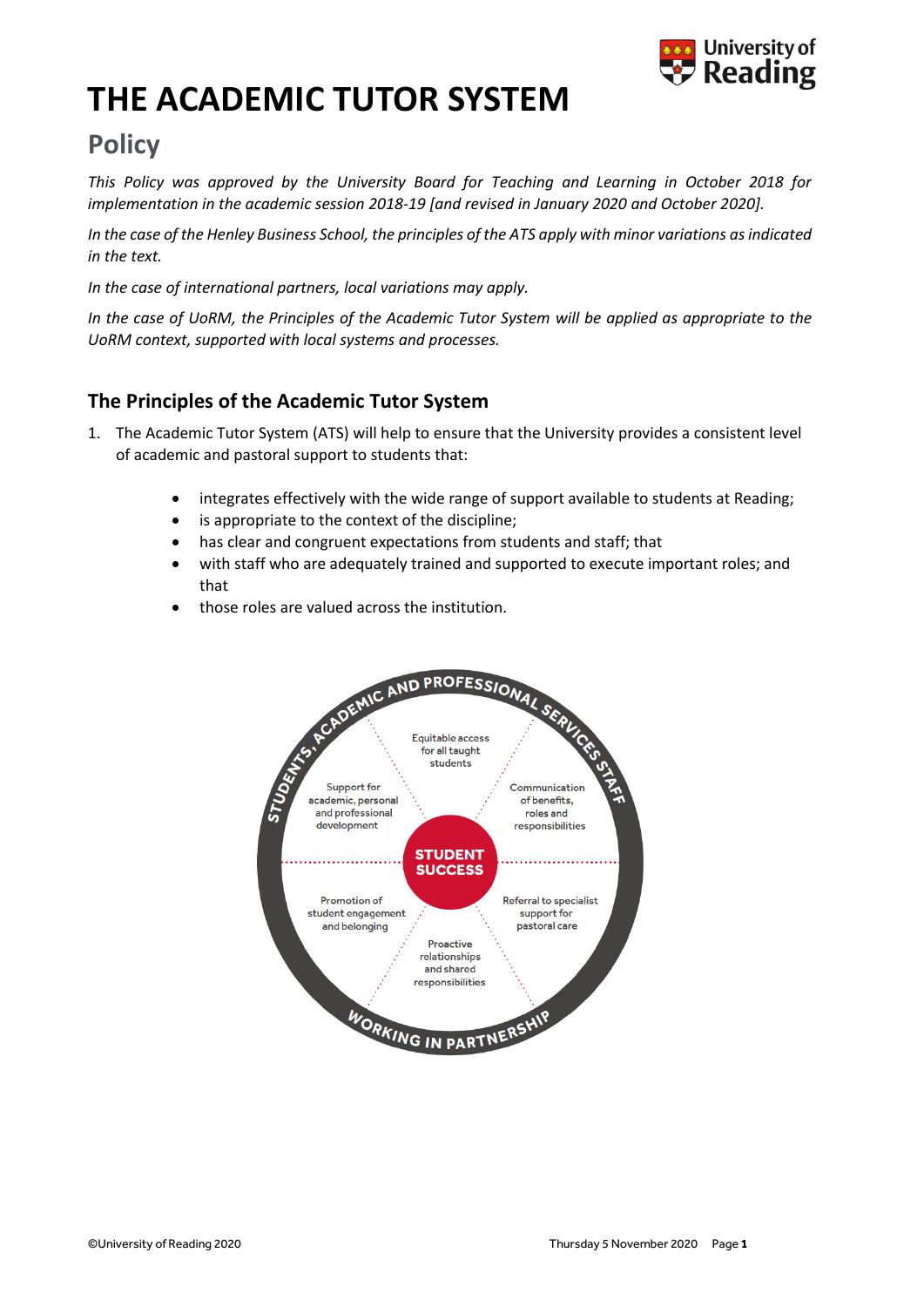The ATS is underpinned by the following principles to provide consistency of experience for staff and students across the University:

- **1. Equitable access for all taught students (UG, PGT, DL and PT)<sup>1</sup> :** All taught students have access to effective academic and personal support, including a named Academic Tutor, and understand what minimum contact they can expect.
- 2. Supporting students' academic, personal and professional development: 'In-School'<sup>2</sup> student support focuses primarily on supporting students' academic, personal and professional development, aligned to discipline needs and requirements and delivered in partnership with relevant professional services. Roles and responsibilities enable academic and professional services staff to focus on their areas of expertise and signpost students to other members of staff or specialist services as appropriate.
- **3. Communication of benefits, roles and responsibilities:** All students and staff understand the benefits of academic tutoring and the shared responsibilities of all of those involved. With support from central communications teams, Schools take a proactive approach to articulating the importance of tutoring to students and staff, promoting engagement. Communication activities also underpin principles 4 and 5.
- **4. Proactive relationships and shared responsibilities:** Academic Tutors establish proactive, effective and long-lasting relationships with their tutees that promote positive engagement within the academic community. Students ensure that they are active participants, working in partnership with their tutor to support their academic, personal and professional development. Schools work in partnership with colleagues in student support services to monitor engagement with the ATS and embed a proactive programme of academic, personal and professional development support in the School (see Figure 1).
- **5. Promoting student engagement and belonging:** Academic, personal and professional support is for all students, not just those facing issues or in need of help, it is integral to the student experience and empowers students to make the most of their time at University, engaging fully with their studies, developing essential graduate attributes and fulfilling their potential.
- **6. Referral to specialist support for pastoral care:** Academic Tutors, School Directors of Academic Tutoring (SDATs), Student Support Coordinators (SSCs) and Student Welfare Officers (SWOs) are able to identify student support needs and refer students to specialist support services using riskbased referral systems. Schools and Functions identify common issues being faced by specific student groups and adjust the provision of or access to support as needed.

## **School roles and responsibilities**

#### **Academic Tutors**

2. Academic Tutors will act as a key contact for their tutees within their School / Department, establishing effective and long-lasting relationships that promote positive engagement within the academic community. Academic Tutors will play a crucial role in upholding and embedding the principles of the Academic Tutor System, working in partnership with their tutees to support their academic, personal and professional development through proactive relationships and structured academic conversations informed by student data (e.g. RISIS Tutor Card, Student Progress Dashboard). Academic Tutors will be responsible for signposting students to specialist central services for pastoral support as appropriate (see also *Appendix 1 Role of the Academic Tutor*). Suggested sample agendas for Tutee meetings are attached as *Appendix 2.*

<sup>1</sup> UG – Undergraduate students, PGT – Post Graduate Taught students, DL – Distance Learning students, PT - Part-Time students. <sup>2</sup> 'In-School' support: School/Departmental Directors of Academic Tutoring (SDATs); Academic Tutors; academic and wellbeing programmes/initiatives for students supported centrally but delivered 'in-School (e.g. PAL, Positive Minds, etc.); and central support for SDATs/Academic Tutors (e.g. development opportunities, evaluation/impact, etc.).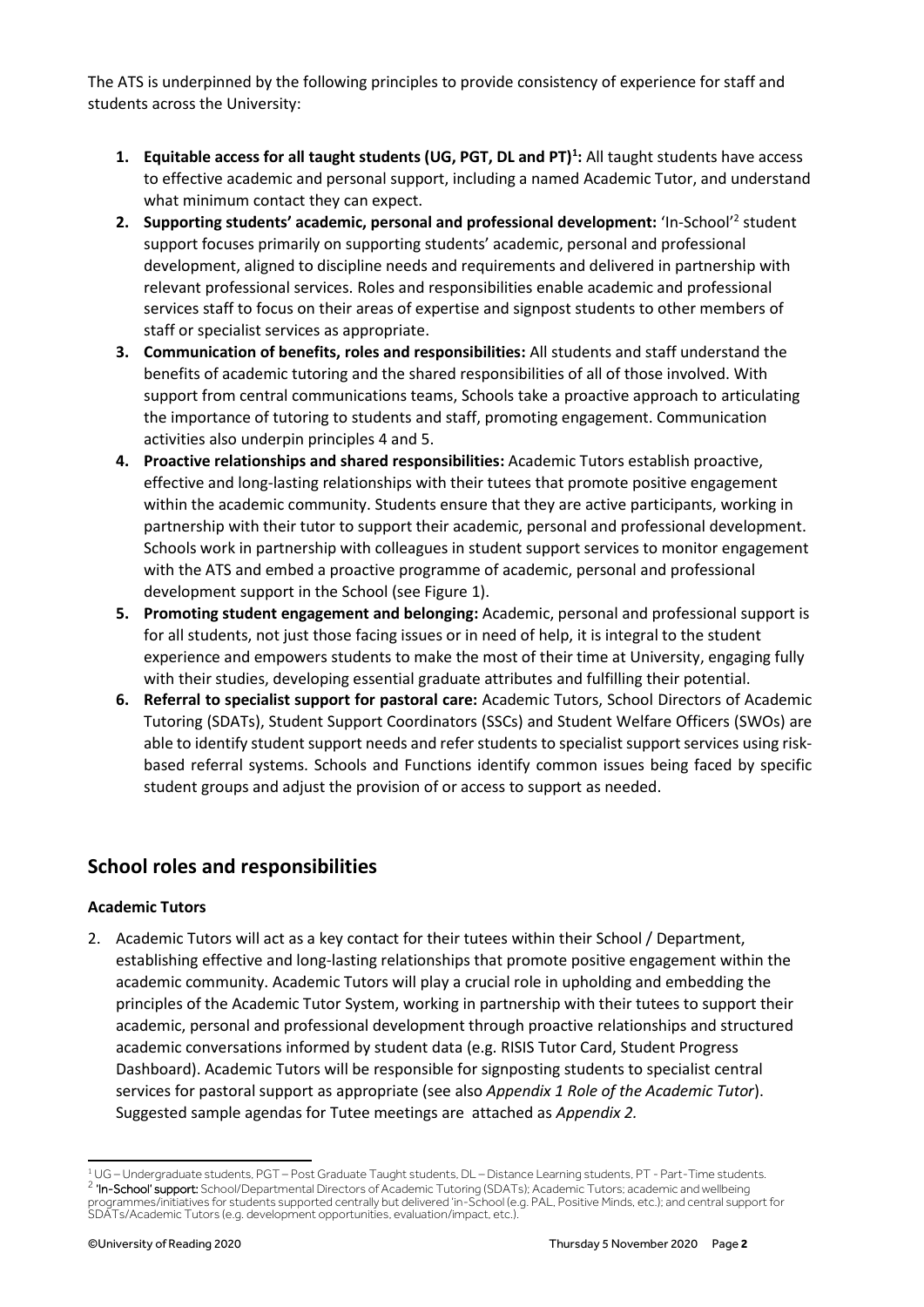- 3. At appropriate points in the student journey, Academic Tutors are responsible for providing support across the following themes:
	- **Academic support and study skills:** Academic Tutors will assist students to reflect on their academic progress to date, including working with students to identify their strengths and weaknesses in relation to academic study skills and encouraging students to make plans and/or take up opportunities to develop these (e.g. Study Advice, Liaison Librarians, Maths Support, English Language Support, etc.). Academic Tutors will also help students to make decisions in relation to their course and to connect with other academics in their field of study.
	- **Assessment and feedback:** Academic Tutors will support students to review and reflect holistically on feedback they have received on assessed work, developing their ability to build on knowledge and progress successfully. Academic Tutors will work with students to identify consistent patterns in feedback (e.g. poor referencing/structure, insecure research base, etc.) and discuss the steps they can take to improve their performance in future assessments.
	- **Careers and employability:** Academic Tutors will discuss students' career ambitions and employability goals., encouraging students to work towards establishing and realising those goals whilst at Reading, including: signposting relevant opportunities (e.g. gaining work experience, careers training participation, study abroad, student societies, volunteering, etc.); helping students to identify and overcome barriers through tutor referral to specialist Careers support; and reflecting on progress made to maintain motivation and build resilience. When requested, Academic Tutors will write references for students.
	- **Engaging beyond the programme:** Academic Tutors will raise awareness of extra-curricular opportunities to encourage students to engage beyond their programme to develop transferable skills, build social networks and contribute to the development of the University (e.g. Course/School Representatives, discipline societies, STaR Mentoring, sports clubs/societies, etc.).
	- **Specialist support services:** Academic Tutors will establish proactive and effective relationships with their tutees that help to identify student support needs and refer students to specialist support services as appropriate.
- 4. Academic Tutors are expected to maintain regular contact with their tutees, meeting with them at least once a term (in addition to the meeting with Part 1 tutees that must take place during Welcome Week) to reflect on their academic progress and personal and professional development. Academic Tutors will liaise with other members of academic and student support staff as appropriate to support students' academic, personal and professional development, including acting as a key contact for professional services staff providing support to their tutees.
- 5. Academic Tutors are *not* responsible for:
	- Resolving administrative problems relating to a student's studies (e.g. timetabling, submission issues, etc.) but should direct students to the appropriate place for further guidance (e.g. Student Support Coordinator).
	- Providing counselling or specialist advice but should refer students to the appropriate specialist support service on campus (e.g. Student Financial Support, International Advisory Team, Counselling and Wellbeing, Student Welfare Team, RUSU Advice Service, etc.).
	- Replacing subject-specific academic staff in providing specialist academic guidance on aspects of the student's programme of study but should advise on how to get guidance, including connecting students to other academics in their field of study.

#### **School Directors of Academic Tutoring (SDATs)**

6. SDATs will provide School-level leadership for student academic, personal and professional development and maintain strategic oversight of students' engagement with studies, student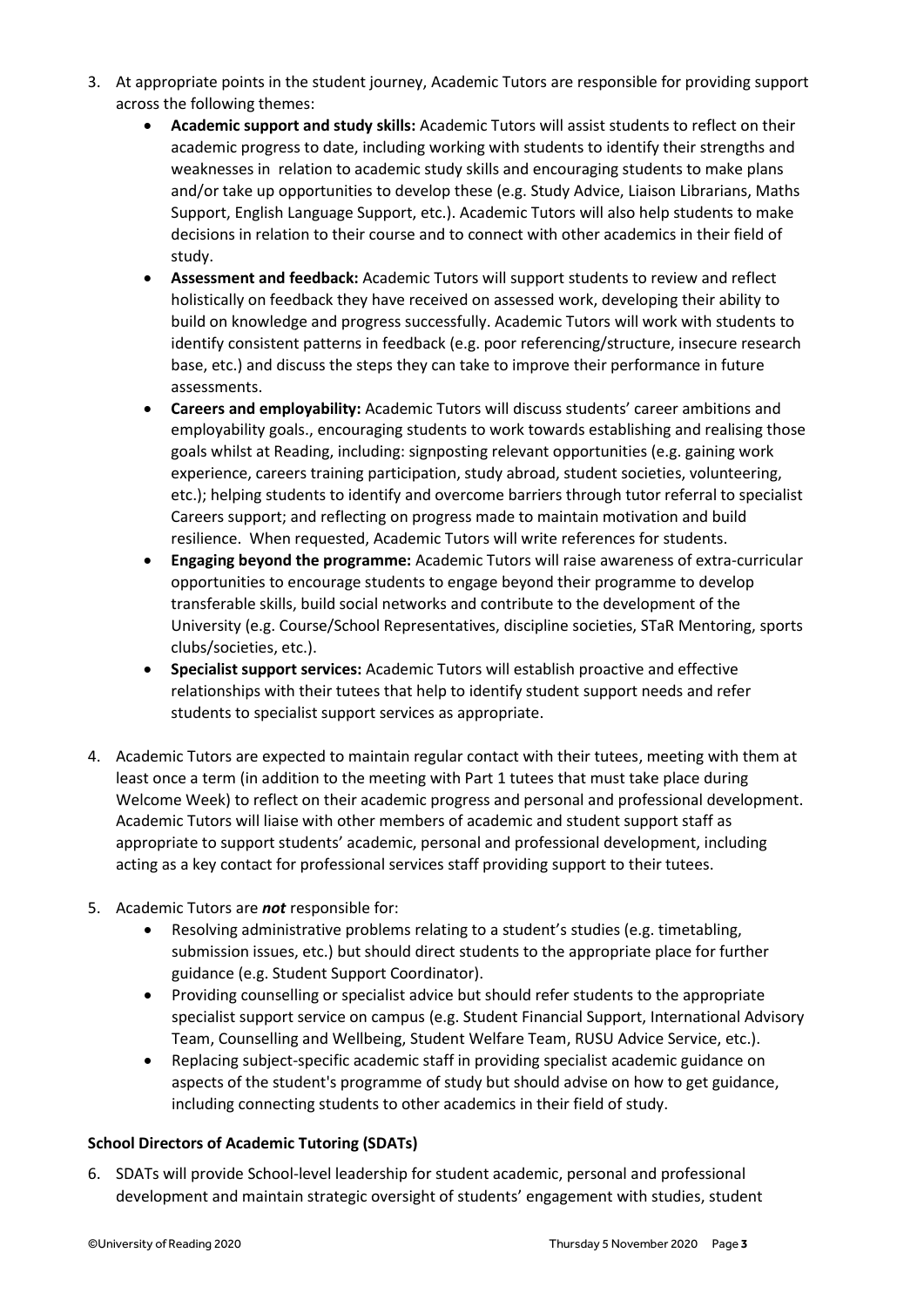success and retention across the School. An SDAT will be assigned to provide School-level leadership and direction to the Academic Tutor System including in Schools where a Director of Academic Tutoring is assigned at Department-level. SDATs will act as School-level Safeguarding Co-ordinators (Se[e UoR Safeguarding Policy](https://www.reading.ac.uk/web/files/engaging-everyone/UoR_Safeguarding_Policy_2020_-_Final_Approved.pdf) ). SDATs are accountable to the Head of School for their roles and responsibilities (see *Appendix 4*). *[Except in the Henley Business School where the SDAT is accountable to the School Director of Teaching and Learning*]

- 7. SDATs are responsible for:
	- **Strategic oversight of the Academic Tutor System within the School:** SDATs will oversee the ongoing quality management, evaluation and enhancement of the ATS in the School. SDATs will act as first contact for the ATS and ensure that the School embeds the University principles for academic tutoring. SDATs will report regularly on the progress made towards delivering the commitment to academic tutoring, including to Boards of Studies and Student Experience, School Management Boards and the DAT Community of Practice.
	- **School-level leadership of initiatives to support student engagement with their studies and student development:** SDATs will oversee, monitor, facilitate and lead the School's engagement with University initiatives to support student engagement with their studies and student academic, personal and professional development (e.g. Peer Assisted Learning, University of Reading Red Award, etc.).
	- **Academic leadership and decision-making in relation to student success and retention:** SDATs will undertake School-level responsibilities and make School-level decisions in relation to policy and procedures concerning extenuating circumstances, academic engagement and fitness to study/practise.
	- **Support for Academic Tutors within the School:** SDATs will ensure that Academic Tutors are appropriately supported, communicating and disseminating relevant information and best practice to assist them in their roles. SDATs will promote partnership working between Academic Tutors and central support services to support student success and retention, including raising awareness of referral systems, processes and procedures.
	- **Safeguarding :** SDATS will act as School-level Safeguarding Co-ordinators (See [UoR Safeguarding](https://www.reading.ac.uk/web/files/engaging-everyone/UoR_Safeguarding_Policy_2020_-_Final_Approved.pdf)  [Policy](https://www.reading.ac.uk/web/files/engaging-everyone/UoR_Safeguarding_Policy_2020_-_Final_Approved.pdf) ).
- 8. In recognition of the extent and significance of the role, the selection and appointment process for SDATs is formal, transparent and accessible, and consistent with the process for appointing other School leaders, for example School Directors of Teaching and Learning (SDTLs) or Heads of Department (*see Appendix 3*).
- 9. SDATs are *not* responsible for:
	- Administration relating to the delivery of the Academic Tutor System (i.e. arranging Tutor/tutee meetings and recording attendance at meetings). This is the responsibility of Academic Tutors, with help from Support Centres where required. RISIS should be used to record Tutor/tutee meetings.
	- Operational oversight of the extenuating circumstances procedures and escalation processes (e.g. fitness to study), SSCs ensure students are notified of the procedures and deadlines in liaison with relevant staff and Committees.
	- Ensuring support is in place for students suspending, withdrawing or transferring. This is the responsibility of SSCs.
	- Providing ongoing pastoral support to students experiencing welfare or wellbeing issues affecting their studies. This is the responsibility of specialist student support teams including the Student Welfare Team, Counselling and Wellbeing, and the Disability Advisory Service.

#### **Reporting**

10. SDATS will provide termly updates on the ATS to their Boards of Studies and Student Experience and School Management Boards , including on the provision of academic, personal and professional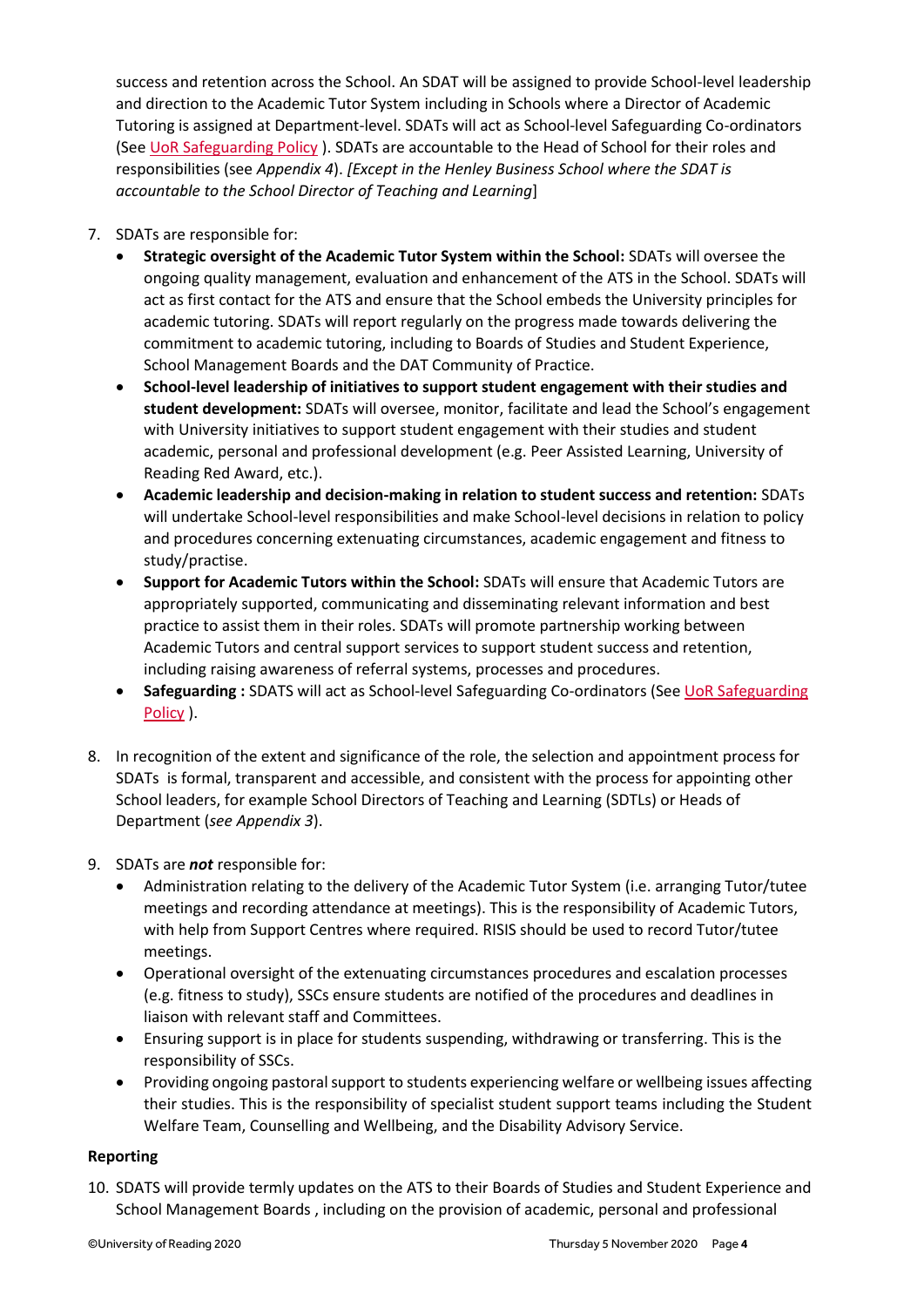development across the School and flagging any particular successes, challenges and emerging risks to that provision.

11. Heads of School and School Directors of Teaching and Learning may provide updates on the ATS in their School Teaching Enhancement Action Plans (STEAPs) where appropriate.

#### **Heads of School**

- 12. Each Head of School has ultimate responsibility for ensuring an excellent student experience of academic tutoring in their School. Although in practice this is delivered by SDATs and Academic Tutors, the Head of School (SDTL in the Henley Business School) must work with the SDAT and School Director of Teaching and Learning (SDTL) to report on progress towards enhancing the student learning experience, including embedding the ATS, through, for example, discussions in meetings of the School Management Board.
- 13. Heads of School must ensure that an appropriate time allocation is made for Academic Tutors and SDATs (see *Appendix 3*) when considering workload models.

#### **Students**

- 14. Students are active partners in their learning and development at the University of Reading. Students work in partnership with their Academic Tutor to support their academic, personal and professional development. The online [Student Academic Tutor Toolkit](http://student.reading.ac.uk/essentials/_study/academic-tutors.aspx) provides guidance for students on how to work with their Academic Tutor. The [Student Charter](https://student.reading.ac.uk/essentials/_the-important-stuff/student-charter.aspx) provides a helpful summary of the expectations staff have of students at Reading. The list below captures those most relevant to academic tutoring. The University expects students to:
	- Work hard at their studies and to be active partners in shaping their experience of Higher Education.
	- Seek out opportunities to enhance their understanding and to develop practical and intellectual skill.
	- Take advantage of the wealth of activities (social and developmental) provided by the University and Reading University Students' Union (RUSU).
	- Be pro-active in managing their learning and in seeking help when needed.
	- Keep appointments and to communicate with staff in a timely and courteous manner.

#### **Partnership**

The foundation of our academic community

15. The following principles underpin student-staff partnership at Reading

Partnership:

- Is based on values of trust and respect
- Is empowering and inclusive
- Enables the collaborative development of meaningful change
- Creates a sense of belonging to an academic community

## **Support for Schools and students**

#### **Welfare support for the ATS**

16. The Student Welfare Team are responsible for providing specialist advice, guidance and signposting for students who are experiencing a level of personal difficulties outside study that may have a significant impact on their studies if not supported. Students should be referred to the Team when they need practical guidance relating to a specific incident or problem.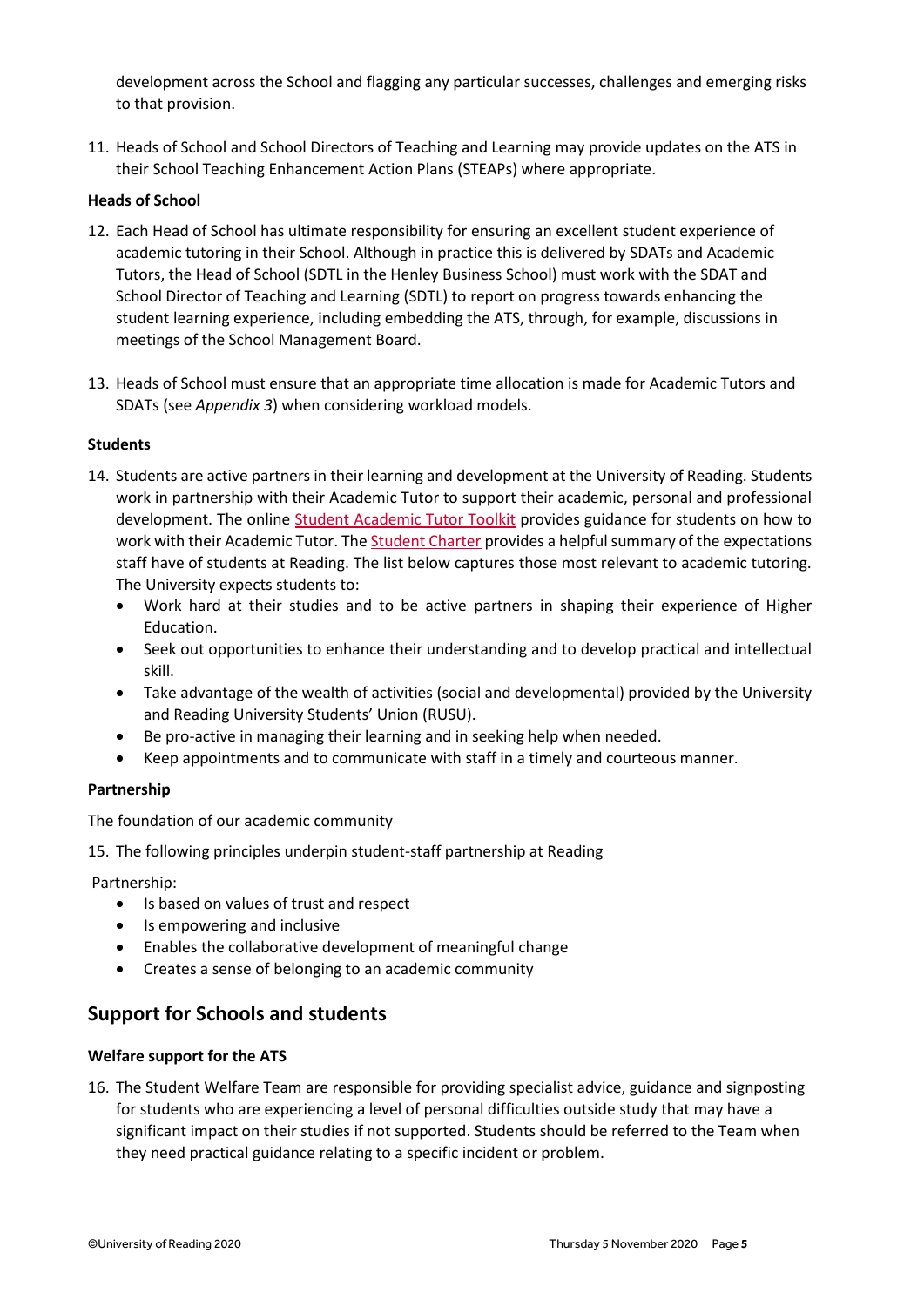- 17. The Student Welfare Team, managed by the Student Welfare Manager, are located centrally in Student Services in the Carrington Building and are dedicated to working with students in particular Schools, working closely with SDATs, Academic Tutors and SSCs to monitor and track students receiving their support. Academic Tutors may refer students to Student Welfare Officers directly for pastoral/welfare support.
- 18. Student Welfare Officers are responsible for:
	- Providing specialist advice, guidance and signposting for students who are experiencing a level of personal difficulties outside study that may have a significant impact on their studies if not supported, e.g.
		- o severe home-sickness,
		- o friendship/house-mate conflicts,
		- o family crisis/conflict,
		- o bullying/harassment,
		- o concern about a friend,
		- o problems settling in,
		- o victim of crime,
		- o domestic violence,
		- o substance abuse,
		- o struggle with caring responsibilities,
		- o concerns relating to radicalisation, exploitation (Prevent), or safeguarding.
	- Working in partnership with academic and professional services colleagues, to establish reasonable and effective methods of support or adjustments for students in situations of difficulty or with complex or unusual circumstances.
	- Making referrals/signposting students to other specialist services within the University/Students' Union, support groups, external agencies and treatment providers where necessary.
	- Undertaking individual case work to limit the impact a problem could have on a student's studies as well as supporting the administrative dimension of student welfare support.
	- Investigating 'notifications of concern' and considering concerns raised through University Prevent<sup>3</sup>, safeguarding and harassment policies.
- 19. Student Welfare Officers are **not** responsible for providing:
	- An 'emergency service', but the Student Welfare Team will operate a 'drop in' service during the working day to provide a key contact for enquiries. Otherwise, Student Welfare Officers will use an appointment system to meet and follow-up with students receiving their support.
	- Counselling and specialist mental health support. This is the responsibility of the Counselling and Wellbeing Service.
	- Advice on disability to either students or staff. This is the responsibility of the Disability Advisory Service.
	- 'Care' for students, such as that which should be provided by Social Services, a carer, a mentor, a relative or a non-medical helper.
	- Specialist practitioner support or clinically qualified treatment.

#### **Centre for Quality Support and Development (CQSD) support for the ATS**

20. CQSD provides support to SDATs and Academic Tutors, and is responsible for identifying and sharing best practice, delivering training and developing helpful resources/support materials (e.g. Academic

<sup>&</sup>lt;sup>3</sup> The Counter-Terrorism and Security Act 2015 places an obligation on the University to "in the exercise of its functions, have due regard to the need to prevent people from being drawn into terrorism". This is known as the Prevent duty. The University has prepared a Prevent Policy Statement containing a process for reporting concerns relating to Prevent, which you can rea[d here.](http://www.reading.ac.uk/web/files/office-of-the-university-secretary/UoR_Approach_to_the_Prevent_Duty.pdf)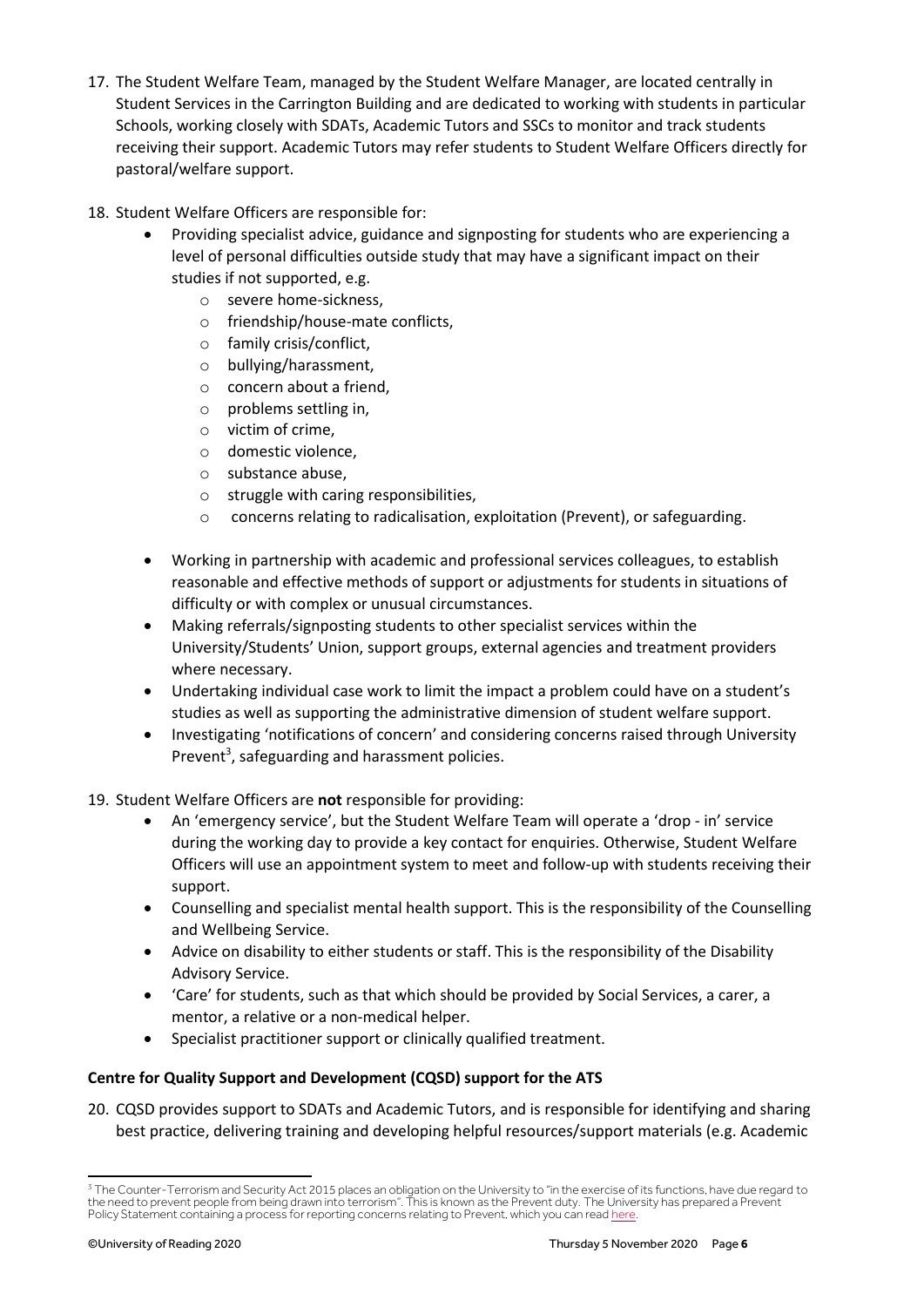Tutor Toolkit).

21. Working with Schools and Functions, CQSD will coordinate the evaluation of the ATS, providing evidence of impact on student engagement, success and retention and staff engagement, workload and recognition as well as identifying opportunities to make improvements on an ongoing basis.

#### **Administrative support**

- 22. Academic Tutors should develop strong relationships with student-facing staff in the Support Centres, Henley Helpdesk and the ISLI Administration Office to ensure the effective communications that they and students need for processes to work smoothly. These staff will work closely with Academic Tutors and SDATs, escalating issues as appropriate and providing administrative support. They provide advice and guidance to students and staff on the administrative process relating to students and their studies. They manage the key processes, including:
	- Extenuating circumstances requests including providing support to the University Standing Committee on Special Cases.
	- Module selection and registration.
	- Changes to students' status, for example, suspensions, withdrawals, programme transfers, changes to mode of study.
	- Support for SDTL/SDAT with extenuating circumstances, student academic engagement, academic misconduct and fitness to study and fitness to practise cases.
	- Welcome Week activities in Schools.
	- Communication with students using Essentials and Me@Reading student portal.

Professor Orla Kennedy, Teaching and Learning Dean and Academic Lead for the ATS

#### **(Revised 28 September 2020)**

| Version | Keeper              | To be reviewed | Approved      | Approval          | Effective    |
|---------|---------------------|----------------|---------------|-------------------|--------------|
|         |                     |                | b٧            | Date              | From         |
|         | CQSD-<br><b>ADE</b> | Two-yearly     | <b>UBTLSE</b> | 6 October<br>2020 | October 2020 |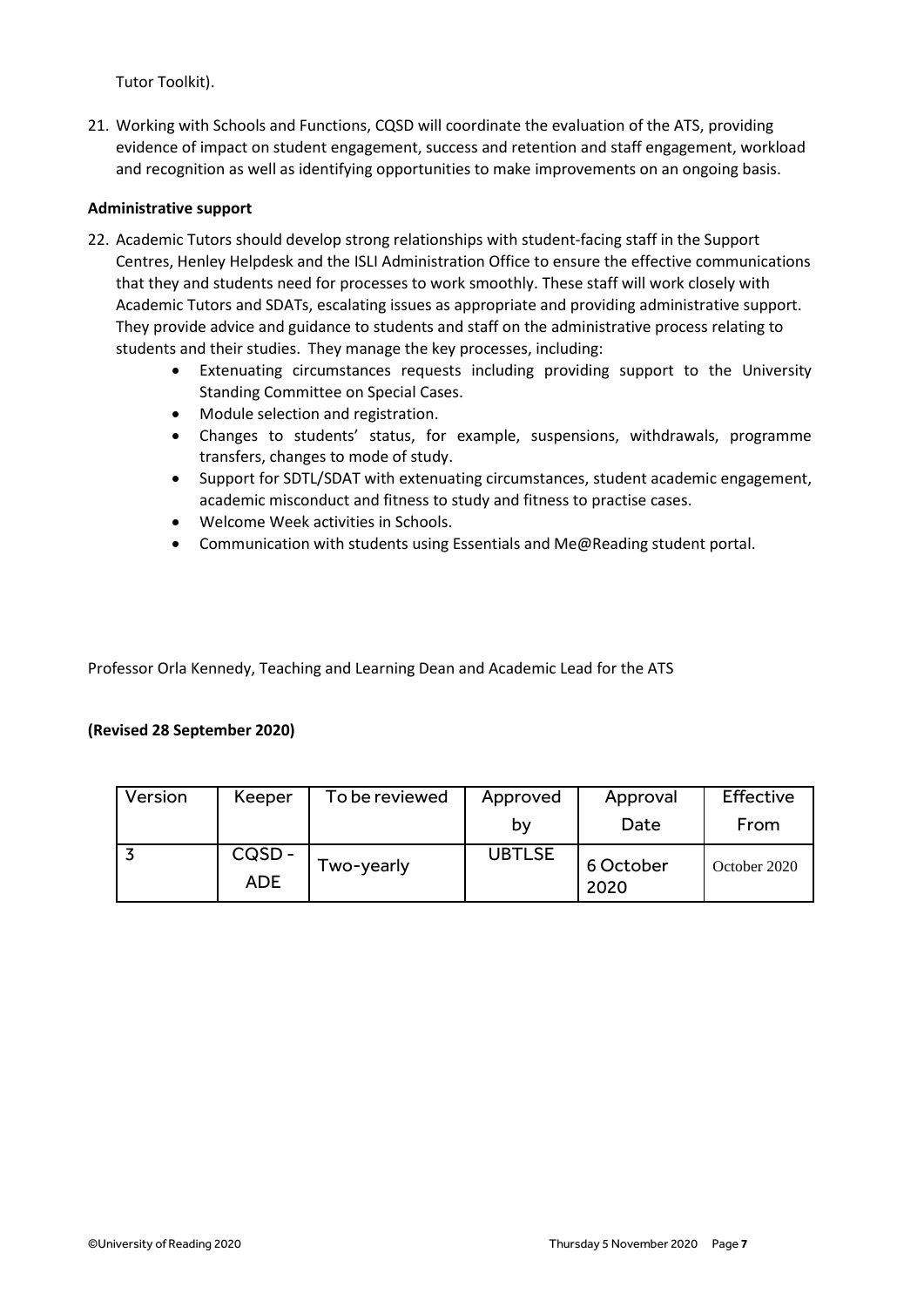## **ATS Policy Appendix 1: ATS Role of the Academic Tutor**

*(For inclusion in the Guide to Policies and Procedures for Teaching and Learning).*

# **ROLE OF THE ACADEMIC TUTOR**

The Academic Tutor System has a vital role to play in enhancing students' academic, personal and professional development, and is essential in ensuring students make the most of their time at University.

The role of the Academic Tutor focuses primarily on working in partnership with students to support their academic, personal and professional development.

For example, Academic Tutors help students to:

- Make decisions in relation to their course.
- Formulate plans to support their academic, personal and professional development.
- Connect with other academics and opportunities in their field of study.
- Connect with other support services as appropriate.

Academic Tutors act as a key contact for their tutees within their School / Department, establishing proactive, effective and long-lasting relationships that promote positive engagement within the academic community.

#### **Responsibilities**

In order to carry out their responsibilities an Academic Tutor will normally be expected to undertake the following:

- Maintain regular contact with each tutee, meeting with them at least once a term (in addition to the meeting that must take place during Welcome Week) to reflect on their academic progress and support their personal and professional development.
- Assist students with their academic and professional development by providing support across the following themes:
	- 1. **Academic support and study skills:** Assisting students to reflect on their academic progress to date, including working with students to identify their strengths and weaknesses in relation to academic study skills and encouraging students to make plans and/or take up opportunities to develop these (e.g. Study Advice, Liaison Librarians, Maths Support, English Language Support, etc.). Academic Tutors also help students to make decisions in relation to their course and to connect with other academics in their field of study.
	- 2. **Assessment & feedback:** Supporting students to review and reflect holistically on feedback they have received on assessed work, developing their ability to build on knowledge and progress successfully. Academic Tutors work with students to identify consistent patterns in feedback (e.g. poor referencing / structure, insecure research base, etc.) and discuss the steps they can take to improve their performance in future assessments.
	- 3. **Careers & employability:** Discussing students' career ambitions and employability goals. Encouraging students to work towards establishing and realising those goals whilst at Reading, including: signposting relevant opportunities (e.g. gaining work experience, careers training participation, study abroad, student societies, volunteering, etc.); helping students to identify and overcome barriers through tutor referral to specialist Careers support; and reflecting on progress made to maintain motivation and build resilience. When requested, Academic Tutors write references for students.
	- 4. **Engaging beyond the programme:** Raising awareness of extra-curricular opportunities to encourage students to engage beyond their programme to develop transferable skills, build social networks and contribute to the development of the University (e.g. Course/School Representatives, discipline societies, STaR Mentoring, sports clubs/societies, etc.).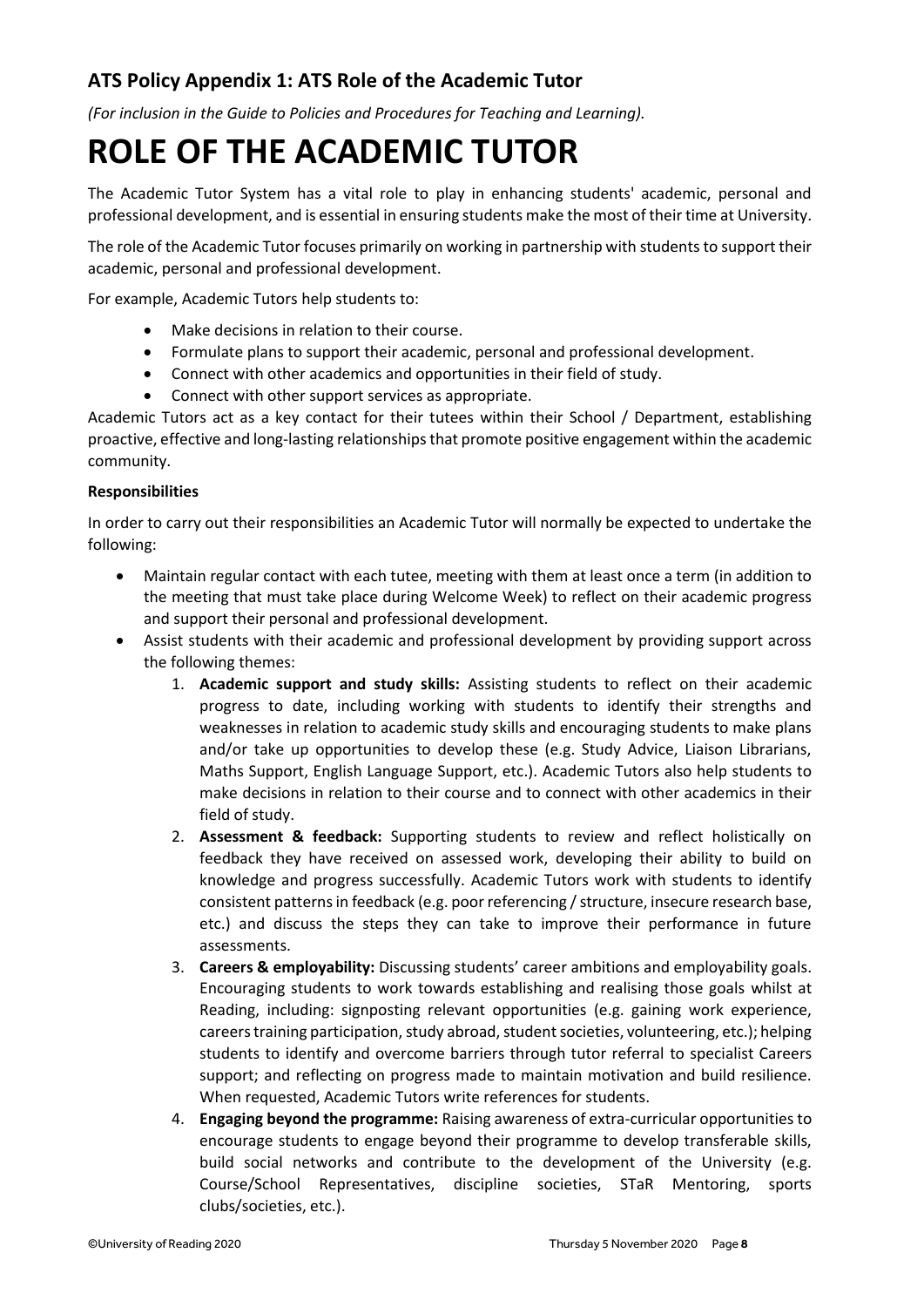- 5. **Specialist support services:** Establishing proactive and effective relationships with tutees to help identify student support needs and refer students to specialist support services as appropriate.
- Follow up with students who are not making satisfactory progress.
- Liaise with other members of academic and student support staff as appropriate to support students' academic, personal and professional development, including acting as a key point of contact for Student Support Co-ordinators and Student Welfare Officers.
- Maintain awareness of referral systems, processes and procedures and other sources of support available to students within the University and the Students' Union.
- As a minimum, record attendance at Academic Tutor meetings on RISIS. In addition, it is good practice to make brief notes on the content of the meeting (e.g. the areas discussed, and next steps agreed); and to retain email communications with tutees.
- Engage proactively with training and development opportunities offered by School Directors of Academic Tutoring (SDAT), the Centre for Quality Support and Development (CQSD) and People Development to support continued professional development.
- Seek opportunities to share good practice in academic tutoring.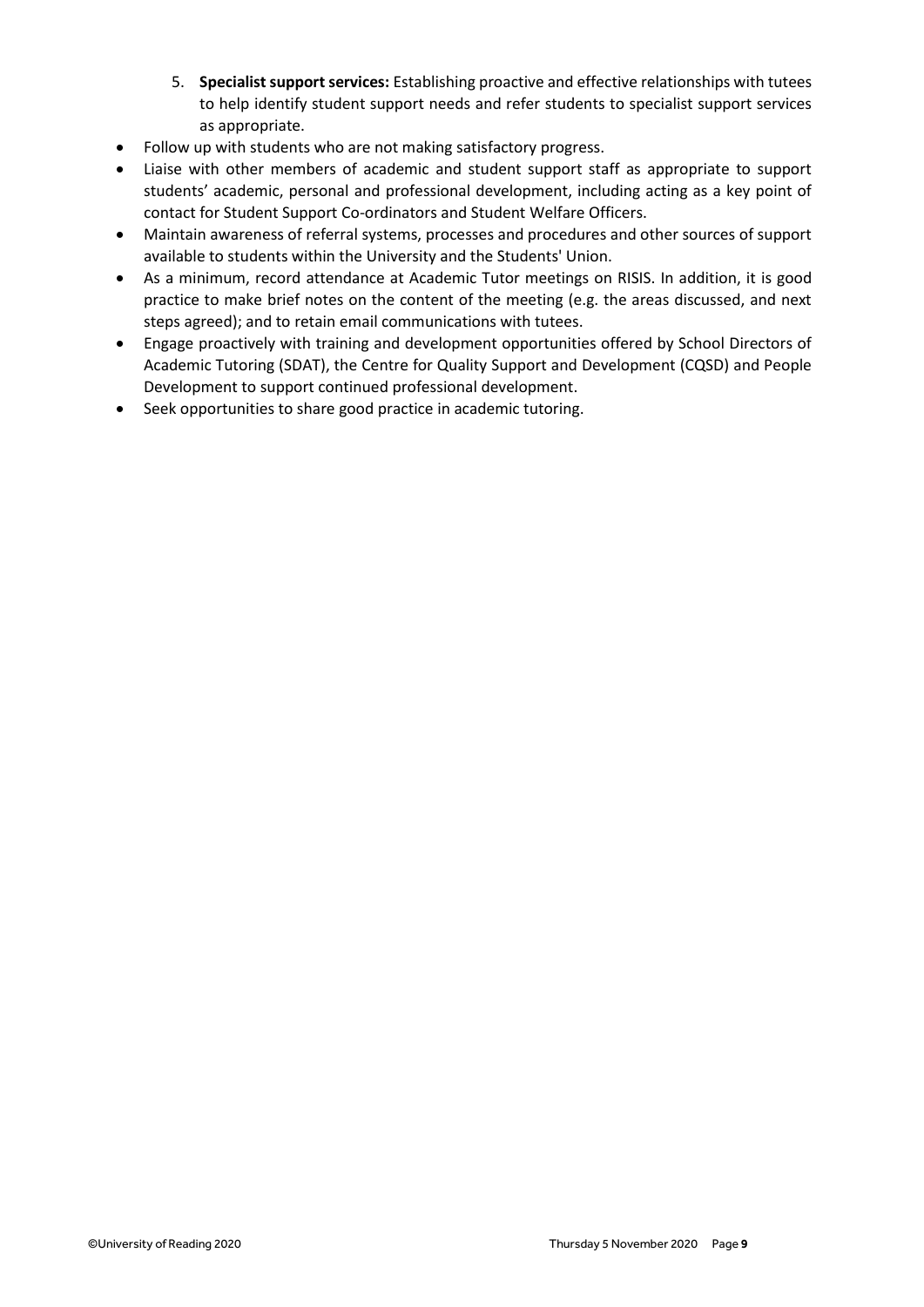## **ATS Policy Appendix 2 ATS Sample Agenda Templates for Academic Tutor/Tutee Meetings**

*(For inclusion in the Guide to Policies and Procedures for Teaching and Learning).*

#### **FOUNDATION PROGRAMME**

SUGGESTED OUTLINE FOUNDATION PROGRAMME WELCOME WEEK MEETING WITH TUTEES

| <b>Timing</b>                                            | <b>Suggested Agenda / Areas of discussion</b>                                                                                                                                                                                                                                                                                                                                                                                                                                                                                                                                                                                                                                              | Things you could bring to                                                                                                                                                                                                                                                                                                                           |
|----------------------------------------------------------|--------------------------------------------------------------------------------------------------------------------------------------------------------------------------------------------------------------------------------------------------------------------------------------------------------------------------------------------------------------------------------------------------------------------------------------------------------------------------------------------------------------------------------------------------------------------------------------------------------------------------------------------------------------------------------------------|-----------------------------------------------------------------------------------------------------------------------------------------------------------------------------------------------------------------------------------------------------------------------------------------------------------------------------------------------------|
|                                                          |                                                                                                                                                                                                                                                                                                                                                                                                                                                                                                                                                                                                                                                                                            | show/give the students                                                                                                                                                                                                                                                                                                                              |
| Welcome<br>$Week -$<br>Initial<br>meeting<br>with tutees | Explain the role of the Academic Tutor:<br>$\blacksquare$<br>Help students reflect on their academic progress<br>Work with them to identify<br>٠<br>strengths/weaknesses in relation to their studies<br>Encourage them to develop their study skills (by<br>$\blacksquare$<br>signposting to Study Advice, Liaison Librarians<br>etc)<br>Help them make decisions in relation to their<br>٠<br>course<br>Support them to review, reflect and act on<br>٠<br>feedback received<br>Discuss career ambitions and signpost relevant<br>٠<br>opportunities and services<br>Write references, when necessary<br>٠<br>Help students identify appropriate extra-<br>٠<br>curricular opportunities | <b>Student Charter</b><br>Student signposting document<br>Postcard about the Academic<br><b>Tutor System</b><br>Link to the Essentials pages about<br><b>Academic Tutors</b><br>Template for students to record<br>meetings<br><b>Information about Study Smart</b><br>https://www.futurelearn.com/inv<br>itations/university-of-<br>reading/study- |
|                                                          | Refer them to specialist support services as and<br>п                                                                                                                                                                                                                                                                                                                                                                                                                                                                                                                                                                                                                                      | smart/9yvd6vr9jpa2tuipv35eveqd                                                                                                                                                                                                                                                                                                                      |
|                                                          | when necessary                                                                                                                                                                                                                                                                                                                                                                                                                                                                                                                                                                                                                                                                             | dsuj7gp                                                                                                                                                                                                                                                                                                                                             |
|                                                          | <b>Student Details</b><br>$\blacksquare$                                                                                                                                                                                                                                                                                                                                                                                                                                                                                                                                                                                                                                                   | <b>Materials to support you</b>                                                                                                                                                                                                                                                                                                                     |
|                                                          | Check address, data consent<br>п                                                                                                                                                                                                                                                                                                                                                                                                                                                                                                                                                                                                                                                           | <b>Guide for Academic Tutors</b>                                                                                                                                                                                                                                                                                                                    |
|                                                          | Discuss the use of the email system<br>٠                                                                                                                                                                                                                                                                                                                                                                                                                                                                                                                                                                                                                                                   | (see this Guide for an expanded                                                                                                                                                                                                                                                                                                                     |
|                                                          | Talk through the timetable<br>$\blacksquare$                                                                                                                                                                                                                                                                                                                                                                                                                                                                                                                                                                                                                                               | explanation of the role of the                                                                                                                                                                                                                                                                                                                      |
|                                                          | Discuss the IFP modules selected<br>$\blacksquare$                                                                                                                                                                                                                                                                                                                                                                                                                                                                                                                                                                                                                                         | Academic Tutor)                                                                                                                                                                                                                                                                                                                                     |
|                                                          | <b>Accommodation</b><br>٠                                                                                                                                                                                                                                                                                                                                                                                                                                                                                                                                                                                                                                                                  |                                                                                                                                                                                                                                                                                                                                                     |
|                                                          | <b>Disability</b><br>п                                                                                                                                                                                                                                                                                                                                                                                                                                                                                                                                                                                                                                                                     |                                                                                                                                                                                                                                                                                                                                                     |
|                                                          | Organisation<br>٠                                                                                                                                                                                                                                                                                                                                                                                                                                                                                                                                                                                                                                                                          | <b>Academic Tutor Toolkit</b>                                                                                                                                                                                                                                                                                                                       |
|                                                          | Attendance and correlation to performance                                                                                                                                                                                                                                                                                                                                                                                                                                                                                                                                                                                                                                                  |                                                                                                                                                                                                                                                                                                                                                     |
|                                                          | <b>Preparing for classes</b>                                                                                                                                                                                                                                                                                                                                                                                                                                                                                                                                                                                                                                                               |                                                                                                                                                                                                                                                                                                                                                     |
|                                                          | <b>Coursework submission</b>                                                                                                                                                                                                                                                                                                                                                                                                                                                                                                                                                                                                                                                               |                                                                                                                                                                                                                                                                                                                                                     |
|                                                          | <b>Blackboard</b>                                                                                                                                                                                                                                                                                                                                                                                                                                                                                                                                                                                                                                                                          |                                                                                                                                                                                                                                                                                                                                                     |
|                                                          | Where to find help                                                                                                                                                                                                                                                                                                                                                                                                                                                                                                                                                                                                                                                                         |                                                                                                                                                                                                                                                                                                                                                     |
|                                                          | Invite students to be part of the Foundation Student<br>П<br><b>Staff Partnership (SSP)</b>                                                                                                                                                                                                                                                                                                                                                                                                                                                                                                                                                                                                |                                                                                                                                                                                                                                                                                                                                                     |
|                                                          | Expectations for future meetings, e.g.<br>٠                                                                                                                                                                                                                                                                                                                                                                                                                                                                                                                                                                                                                                                |                                                                                                                                                                                                                                                                                                                                                     |
|                                                          | Group or one-one                                                                                                                                                                                                                                                                                                                                                                                                                                                                                                                                                                                                                                                                           |                                                                                                                                                                                                                                                                                                                                                     |
|                                                          | When are you available, and how can students<br>٠                                                                                                                                                                                                                                                                                                                                                                                                                                                                                                                                                                                                                                          |                                                                                                                                                                                                                                                                                                                                                     |
|                                                          | contact you?                                                                                                                                                                                                                                                                                                                                                                                                                                                                                                                                                                                                                                                                               |                                                                                                                                                                                                                                                                                                                                                     |
|                                                          | Who will arrange the meetings?<br>٠                                                                                                                                                                                                                                                                                                                                                                                                                                                                                                                                                                                                                                                        |                                                                                                                                                                                                                                                                                                                                                     |
|                                                          | What students should prepare/bring<br>٠                                                                                                                                                                                                                                                                                                                                                                                                                                                                                                                                                                                                                                                    |                                                                                                                                                                                                                                                                                                                                                     |
|                                                          | How you/they should keep records                                                                                                                                                                                                                                                                                                                                                                                                                                                                                                                                                                                                                                                           |                                                                                                                                                                                                                                                                                                                                                     |
|                                                          | Choice of modules/options.<br>п                                                                                                                                                                                                                                                                                                                                                                                                                                                                                                                                                                                                                                                            |                                                                                                                                                                                                                                                                                                                                                     |
|                                                          | Role of Support Centres / ISLI School Office<br>٠                                                                                                                                                                                                                                                                                                                                                                                                                                                                                                                                                                                                                                          |                                                                                                                                                                                                                                                                                                                                                     |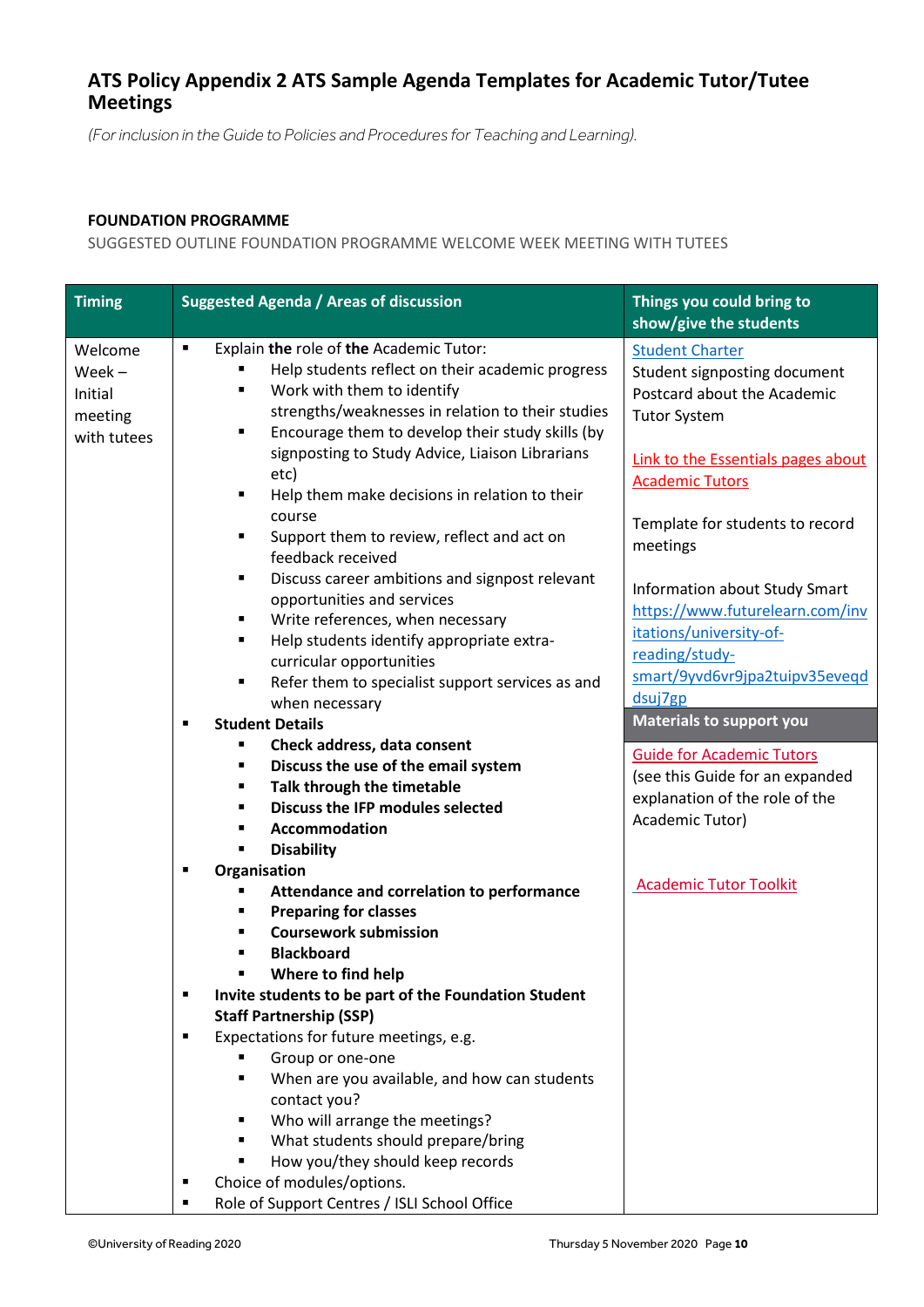|  | Transition to university (academic, social,<br>accommodation etc.). |  |
|--|---------------------------------------------------------------------|--|
|  | Remind students about Study Smart and their STaR                    |  |
|  | mentors.<br>Have they been able to access RISIS/Blackboard?         |  |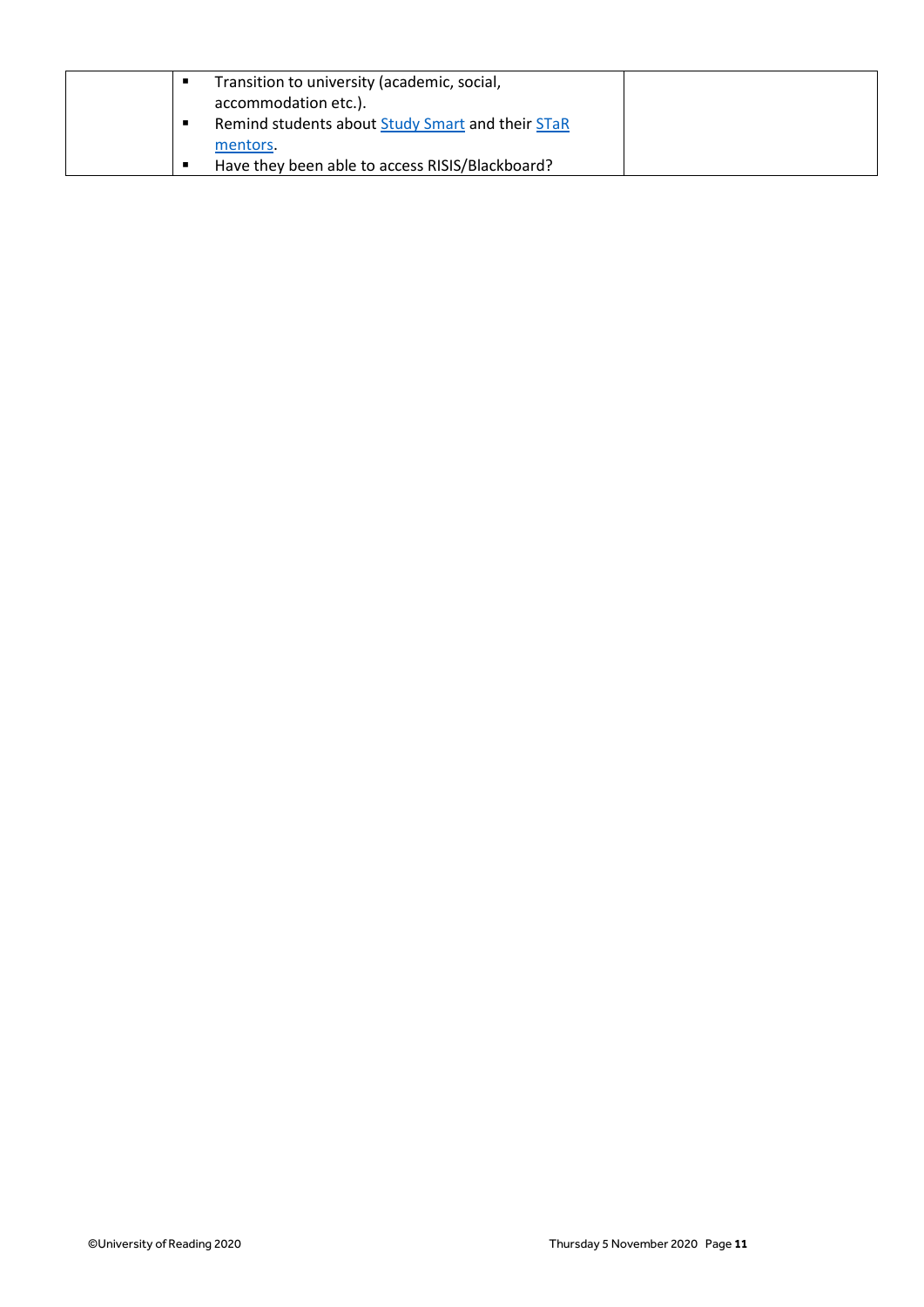| <b>Timing</b> | <b>Suggested Agenda / Areas of discussion</b>                                                                                                                                                                                                                                                                                                                                                                                                                                                                                                                                                                                                                                                                                                                                                                                                                                                                                                                                                                                                                                                                             | Things you could ask students to<br>prepare/bring with them                                                                                                                                                                                                                                                                                                                                                                            |  |
|---------------|---------------------------------------------------------------------------------------------------------------------------------------------------------------------------------------------------------------------------------------------------------------------------------------------------------------------------------------------------------------------------------------------------------------------------------------------------------------------------------------------------------------------------------------------------------------------------------------------------------------------------------------------------------------------------------------------------------------------------------------------------------------------------------------------------------------------------------------------------------------------------------------------------------------------------------------------------------------------------------------------------------------------------------------------------------------------------------------------------------------------------|----------------------------------------------------------------------------------------------------------------------------------------------------------------------------------------------------------------------------------------------------------------------------------------------------------------------------------------------------------------------------------------------------------------------------------------|--|
| Term 1        | Discuss and promote the Life Tools Talks - to encourage<br>٠<br>development of softer skills<br>Signpost students to sources of support with revision and<br>٠<br>study (e.g. Study Advice)<br>Summative assessments and End of Term tests: check<br>П<br>test timetable; complete self-evaluation form (if used)<br><b>UCAS</b> application (if needed)<br>٠<br>First impressions of University coursework / workload<br>٠<br>(including assignment deadlines) and study methods.<br>Ask if they have completed Study Smart, discuss what<br>٠<br>they have gained from the course and reinforce the<br>benefits of doing Study Smart if they have not yet done<br>SO.<br>Any strengths or weaknesses that may affect their<br>٠<br>academic progress and feedback on assignment(s) so far.<br>Disclosure of any disability (if relevant).<br>٠<br>The Student Charter- discuss the Charter, and what it<br>٠<br>means for them.<br>Opportunities to engage with University-<br>٠<br>wide/School/Department specific personal or professional<br>development programmes.<br>Agree action points based on the above.<br>٠ | A schedule of your<br>٠<br>assignment deadlines for the<br>term/year.<br>Identify any particular<br>Е<br>strengths and weaknesses<br>that are likely to affect your<br>academic progress.<br>Identify assignment(s) /<br>п<br>placement(s) to discuss<br>feedback - bring feedback to<br>the meeting.                                                                                                                                  |  |
| Term 2        | Review of marks achieved in Term 1 and look at Student<br>٠<br><b>Progress Dashboard to monitor progress</b><br>Develop an Action Plan and/or identify goals<br>٠<br>Review and reflect upon programme choice and consider<br>٠<br>whether it is still the correct programme for them<br>Discuss good academic practice in UK HE<br>٠<br>Summative assessments and End of Term tests - revision<br>٠<br>strategies<br>Reflect on action points from term 1 meeting.<br>Expectations and experience of the course so far.<br>Е<br>Study skills development, including assignment deadlines<br>٠<br>and exam preparation.<br>Feedback on assignment(s).<br>٠<br>Attendance record for term 1 etc. (using data on RISIS)<br>٠<br>Look ahead to Year Abroad options, placement<br>٠<br>arrangements and Part 1 option choices (where relevant)<br>Consider summer plans and possible career development<br>٠<br>(work experience, etc.).<br>Non-academic matters: accommodation, societies, social<br>٠<br>development etc.<br>Agree action points based on the above.<br>٠                                                   | Consider your progress in<br>٠<br>Term 1, Year Abroad /<br>placement options (if<br>appropriate) and summer<br>plans / work experience and<br>links to future career.<br>Reflect on the effectiveness<br>٠<br>of your existing study skills.<br>Identify any particular<br>difficulties (academic, social<br>or personal).<br>Identify assignment(s) /<br>П<br>placement(s) to discuss<br>feedback - bring feedback to<br>the meeting. |  |
| Term 3        | Review of marks achieved in Terms 1 & 2, and look at<br>٠<br><b>Student Progress Dashboard to monitor progress</b><br>Reflect on things that have gone well and what hasn't<br>٠<br>gone so well                                                                                                                                                                                                                                                                                                                                                                                                                                                                                                                                                                                                                                                                                                                                                                                                                                                                                                                          | Ξ<br>Consider your Part 2 option<br>choices and Part 1 progress.<br>Identify any particular<br>٠<br>difficulties (academic, social<br>or personal).                                                                                                                                                                                                                                                                                    |  |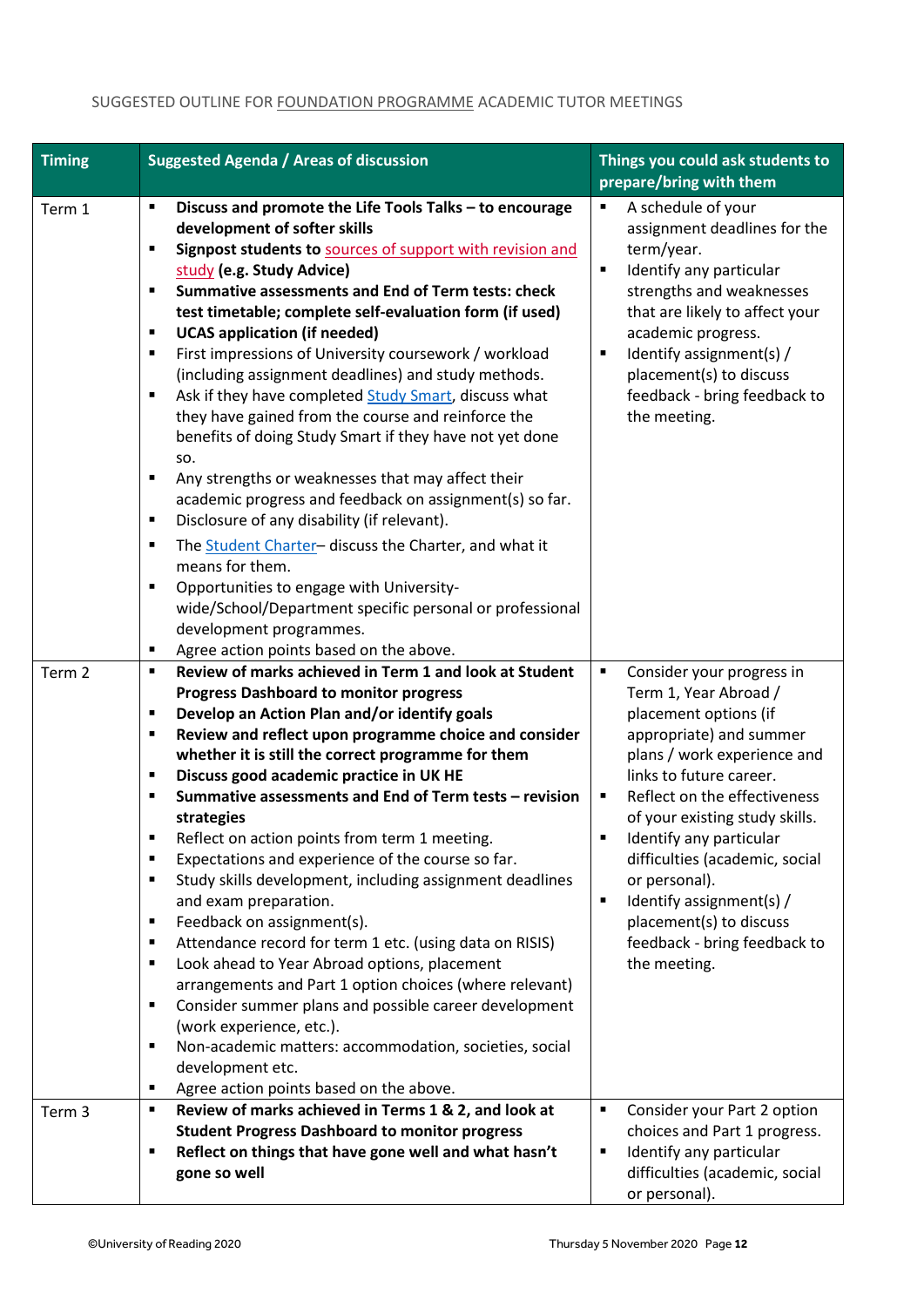| ٠<br>٠<br>٠ | Discuss remaining summative assessments and the final<br>June exams, including revision strategies, targets and<br>where to turn to for support (if meeting takes place<br>before exams)<br><b>Discuss an Action Plan for Part 1</b><br>Discuss getting involved in Open Days (June and Oct),<br>STaR mentoring etc., in Part 1- potential to support other<br>Part 0 students in the following year | Identify assignment(s) / exam<br>٠<br>papers to discuss feedback -<br>bring feedback to the<br>meeting. |
|-------------|------------------------------------------------------------------------------------------------------------------------------------------------------------------------------------------------------------------------------------------------------------------------------------------------------------------------------------------------------------------------------------------------------|---------------------------------------------------------------------------------------------------------|
| ٠           | Reflect on action points from term 2 meeting.                                                                                                                                                                                                                                                                                                                                                        |                                                                                                         |
| ٠           | Exam and placement results (if appropriate), degree<br>programme progress so far.                                                                                                                                                                                                                                                                                                                    |                                                                                                         |
| ٠           | Options for Part 2 (if appropriate).                                                                                                                                                                                                                                                                                                                                                                 |                                                                                                         |
| ٠           | Summer plans and possible career developments/work<br>experience.                                                                                                                                                                                                                                                                                                                                    |                                                                                                         |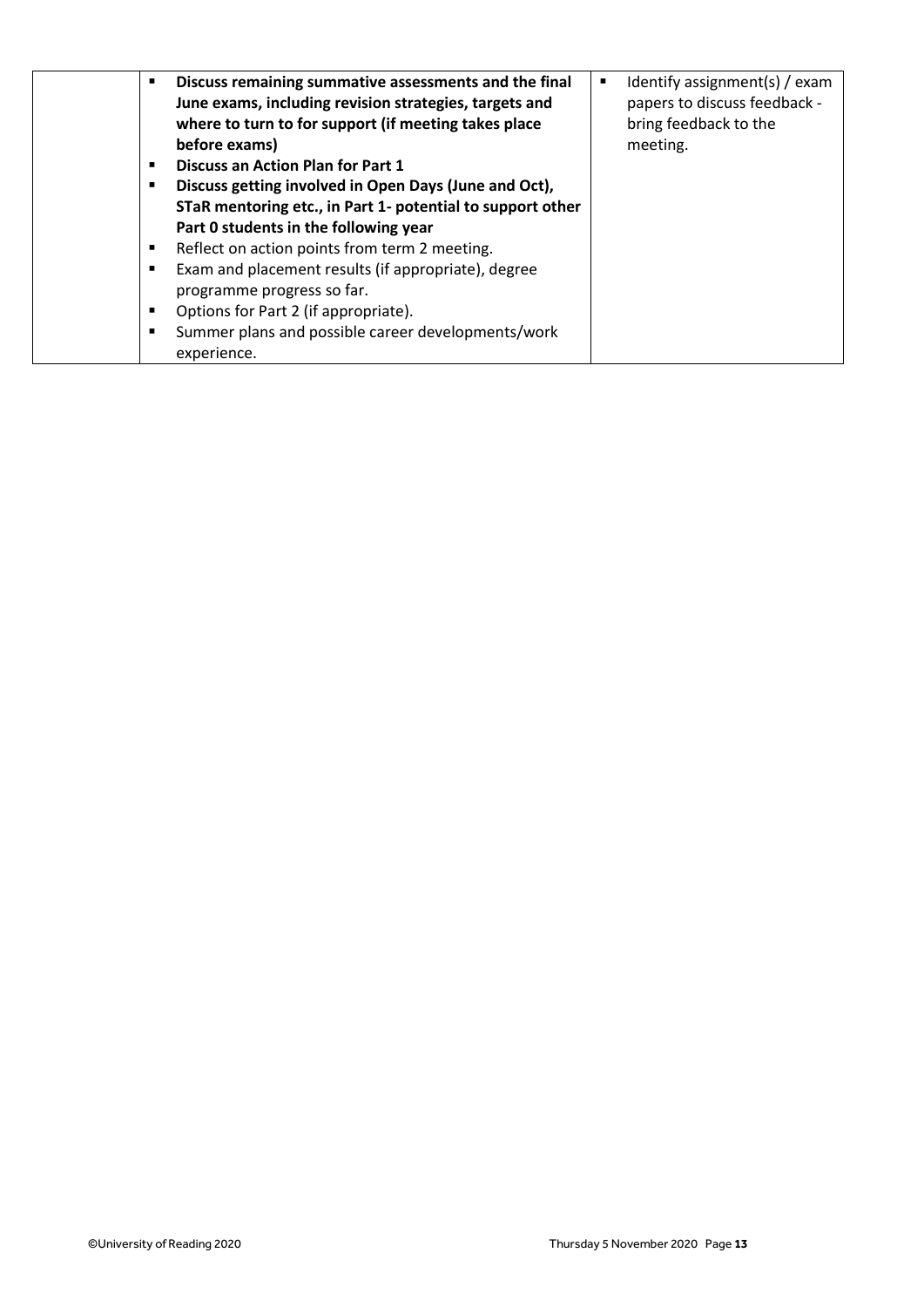#### SUGGESTED OUTLINE FOR WELCOME WEEK MEETING WITH PART 1 UNDERGRADUATE TUTEES

| <b>Timing</b>                                            | <b>Suggested Agenda / Areas of discussion</b>                                                                                                                                                                                                                                                                                                                                                                                                                                                                                                                                                                                                                                                                                                                                                                                                                                                                                                                                                                                                                                                                                                                                                                                                                                                                                                                                                                                             | Things you could bring to<br>show/give the students                                                                                                                                                                                                                                                                                                                                                                                                                                                                              |
|----------------------------------------------------------|-------------------------------------------------------------------------------------------------------------------------------------------------------------------------------------------------------------------------------------------------------------------------------------------------------------------------------------------------------------------------------------------------------------------------------------------------------------------------------------------------------------------------------------------------------------------------------------------------------------------------------------------------------------------------------------------------------------------------------------------------------------------------------------------------------------------------------------------------------------------------------------------------------------------------------------------------------------------------------------------------------------------------------------------------------------------------------------------------------------------------------------------------------------------------------------------------------------------------------------------------------------------------------------------------------------------------------------------------------------------------------------------------------------------------------------------|----------------------------------------------------------------------------------------------------------------------------------------------------------------------------------------------------------------------------------------------------------------------------------------------------------------------------------------------------------------------------------------------------------------------------------------------------------------------------------------------------------------------------------|
| Welcome<br>$Week -$<br>Initial<br>meeting<br>with tutees | $\blacksquare$<br>Explain your role as an Academic Tutor:<br>Help students reflect on their academic progress<br>Work with them to identify<br>٠<br>strengths/weaknesses in relation to their studies<br>Encourage them to develop their study skills (by<br>$\blacksquare$<br>signposting to Study Advice, Liaison Librarians<br>etc)<br>Help them make decisions in relation to their<br>٠<br>course<br>Support them to review, reflect and act on<br>$\blacksquare$<br>feedback received<br>Discuss career ambitions and signpost relevant<br>$\blacksquare$<br>opportunities and services<br>Write references, when necessary<br>٠<br>Help students identify appropriate extra-<br>$\blacksquare$<br>curricular opportunities<br>Refer them to specialist support services as and<br>$\blacksquare$<br>when necessary<br>Expectations for future meetings, e.g.<br>$\blacksquare$<br>Group or one-one<br>When are you available, and how can students<br>٠<br>contact you?<br>Who will arrange the meetings?<br>٠<br>What students should prepare/bring<br>٠<br>How you/they should keep records<br>$\blacksquare$<br>Choice of modules/options.<br>٠<br>Role of Support Centres<br>$\blacksquare$<br>Transition to university (academic, social,<br>Ξ<br>accommodation etc.).<br>Remind students about Study Smart and their STaR<br>$\blacksquare$<br>mentors.<br>Have they been able to access RISIS/Blackboard?<br>$\blacksquare$ | <b>Student Charter</b><br>Student signposting document<br>Postcard about the Academic<br><b>Tutor System</b><br>Template for students to record<br>meetings<br><b>Information about Study Smart</b><br>https://www.futurelearn.com/inv<br>itations/university-of-<br>reading/study-<br>smart/9yvd6vr9jpa2tuipv35eveqd<br>dsuj7gp<br><b>Materials to support you</b><br><b>Guide for Academic Tutors</b><br>(see this Guide for an expanded<br>explanation of the role of the<br>Academic Tutor)<br><b>Academic Tutor Toolkit</b> |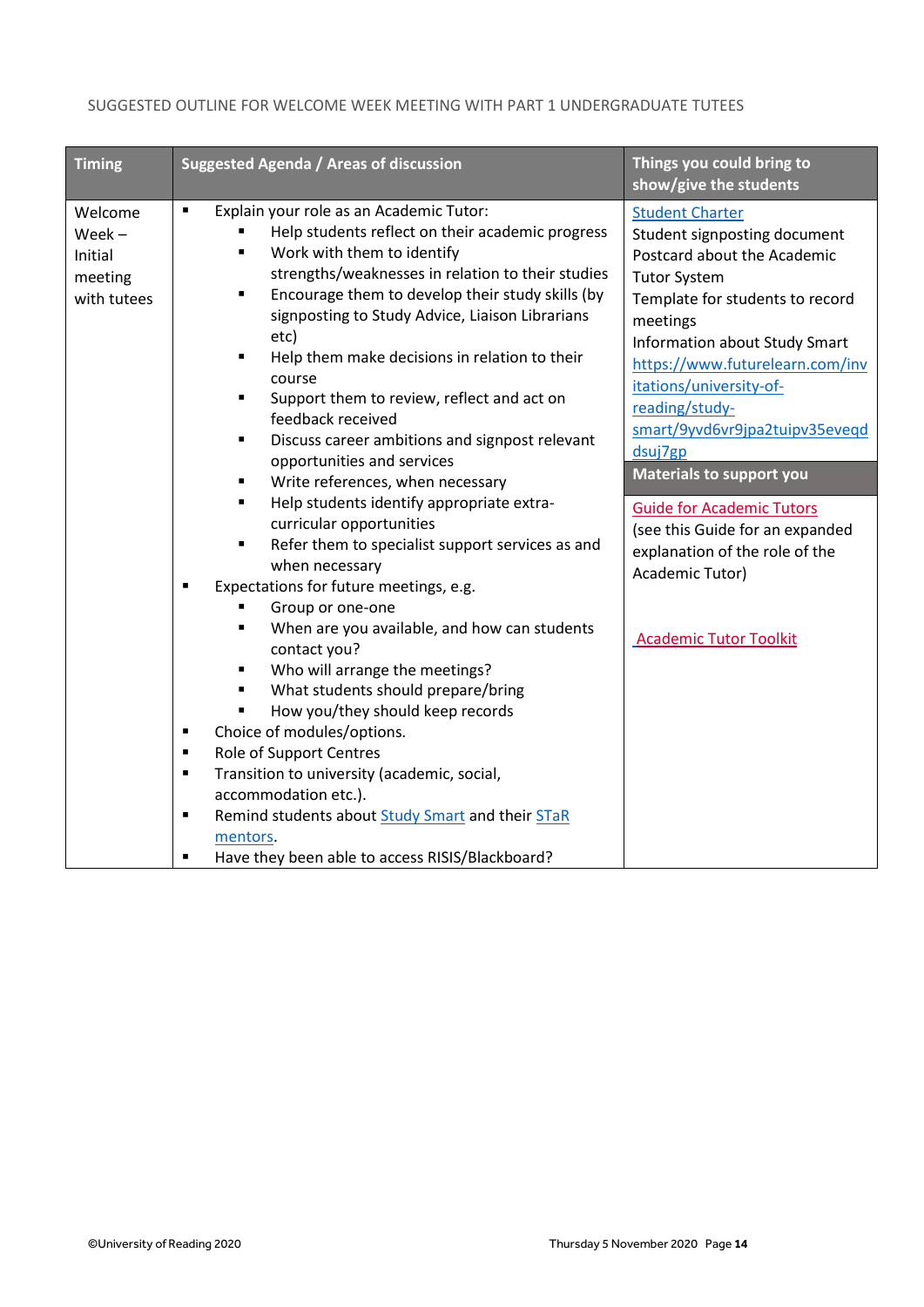| <b>Timing</b>     | <b>Suggested Agenda / Areas of discussion</b>                                                                                                                                                                                                                                                                                                                                                                                                                                                                                                                                                                                                                                                                                                             | Things you could ask students to<br>prepare/bring with them                                                                                                                                                                                                                                                                                                                                                                                              |
|-------------------|-----------------------------------------------------------------------------------------------------------------------------------------------------------------------------------------------------------------------------------------------------------------------------------------------------------------------------------------------------------------------------------------------------------------------------------------------------------------------------------------------------------------------------------------------------------------------------------------------------------------------------------------------------------------------------------------------------------------------------------------------------------|----------------------------------------------------------------------------------------------------------------------------------------------------------------------------------------------------------------------------------------------------------------------------------------------------------------------------------------------------------------------------------------------------------------------------------------------------------|
| Term 1            | First impressions of University coursework / workload<br>٠<br>(including assignment deadlines) and study methods.<br>Ask if they have completed Study Smart, discuss what<br>٠<br>they have gained from the course and reinforce the<br>benefits of doing Study Smart if they have not yet done<br>SO.<br>Any strengths or weaknesses that may affect their<br>٠<br>academic progress and feedback on assignment(s) so far.<br>Disclosure of any disability (if relevant).<br>п<br>The Student Charter- discuss the Charter, and what it<br>п<br>means for them.<br>Opportunities to engage with University-<br>٠<br>wide/School/Department specific personal or professional<br>development programmes.<br>Agree action points based on the above.<br>٠  | A schedule of your<br>assignment deadlines for the<br>term/year.<br>Identify any particular<br>٠<br>strengths and weaknesses<br>that are likely to affect your<br>academic progress.<br>Identify assignment(s) /<br>٠<br>placement(s) to discuss<br>feedback - bring feedback to<br>the meeting.                                                                                                                                                         |
| Term <sub>2</sub> | Reflect on action points from term 1 meeting.<br>٠<br>Expectations and experience of the course so far.<br>п<br>Study skills development, including assignment deadlines<br>٠<br>and exam preparation.<br>Discuss progress (for example, using the Student Progress<br>٠<br>Dashboard) and feedback received on assignment(s).<br>Attendance record for term 1 etc. (using data on RISIS)<br>٠<br>Look ahead to Year Abroad options, placement<br>п<br>arrangements and Part 2 option choices (as appropriate).<br>Consider summer plans and possible career development<br>п<br>(work experience, etc.).<br>Non-academic matters: accommodation, societies, social<br>$\blacksquare$<br>development etc.<br>Agree action points based on the above.<br>٠ | Consider your progress in<br>٠<br>Term 1, Year Abroad /<br>placement options (if<br>appropriate) and summer<br>plans / work experience and<br>links to future career.<br>Reflect on the effectiveness<br>$\blacksquare$<br>of your existing study skills.<br>Identify any particular<br>п<br>difficulties (academic, social<br>or personal).<br>Identify assignment(s) /<br>٠<br>placement(s) to discuss<br>feedback - bring feedback to<br>the meeting. |
| Term 3            | Reflect on action points from term 2 meeting.<br>$\blacksquare$<br>Exam and placement results (if appropriate), degree<br>$\blacksquare$<br>programme progress so far.<br>Options for Part 2 (if appropriate).<br>$\blacksquare$<br>Summer plans and possible career developments/work<br>п<br>experience.                                                                                                                                                                                                                                                                                                                                                                                                                                                | Consider your Part 2 option<br>$\blacksquare$<br>choices and Part 1 progress.<br>Identify any particular<br>٠<br>difficulties (academic, social<br>or personal).<br>Identify assignment(s) / exam<br>٠<br>papers to discuss feedback -<br>bring feedback to the<br>meeting.                                                                                                                                                                              |

## SUGGESTED OUTLINE FOR **PART 1** ACADEMIC TUTOR MEETINGS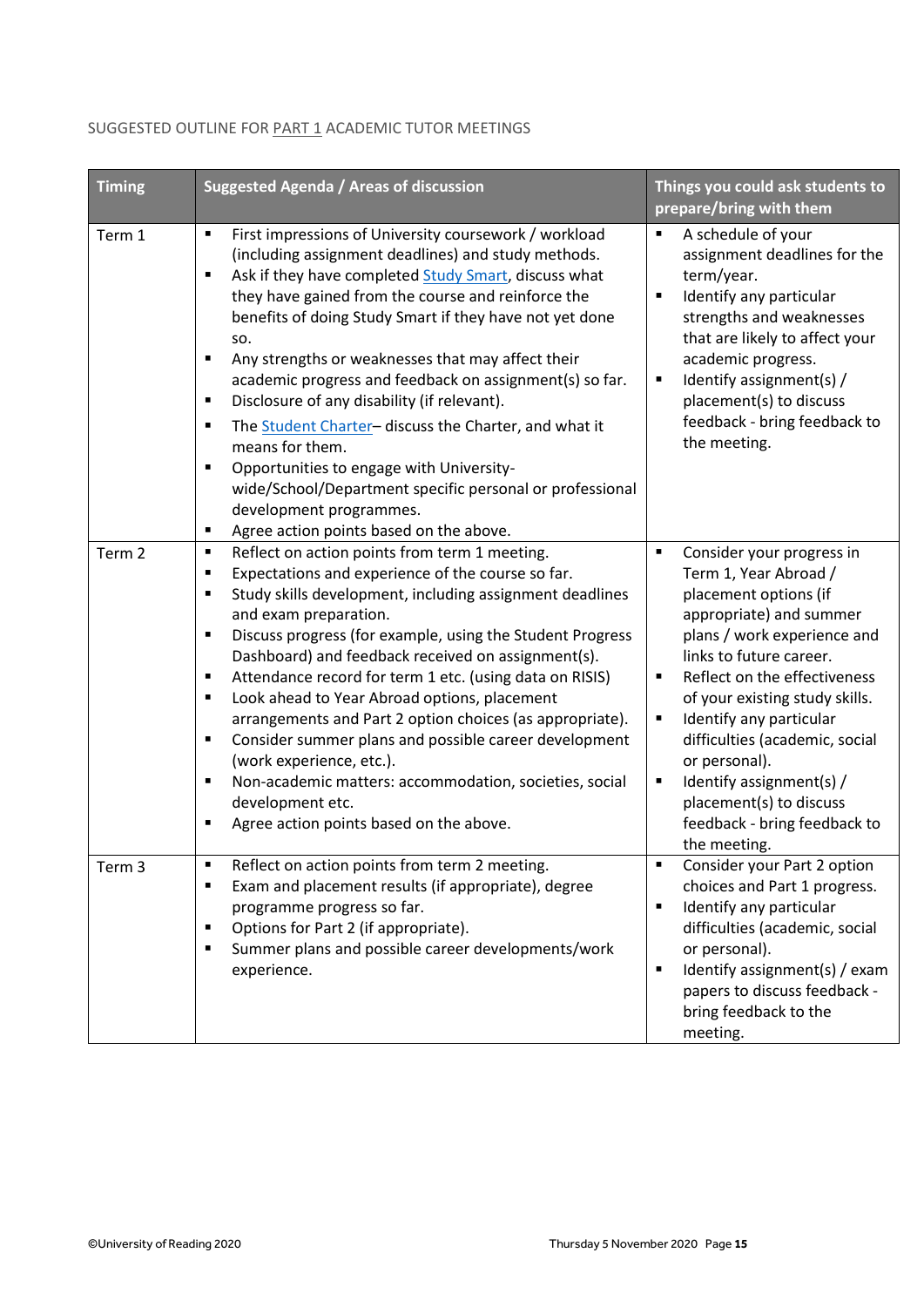## **Suggested outline for PART 2 Academic Tutor meetings**

| <b>Timing</b>     | <b>Suggested Agenda / Areas of discussion</b>                                                                                                                                                                                                                                                                                                                                                                                                                                                                                                                                                                                                                                                                                                                                                                                                                   | Things you could ask students to<br>prepare / bring with them                                                                                                                                                                                                                                         |
|-------------------|-----------------------------------------------------------------------------------------------------------------------------------------------------------------------------------------------------------------------------------------------------------------------------------------------------------------------------------------------------------------------------------------------------------------------------------------------------------------------------------------------------------------------------------------------------------------------------------------------------------------------------------------------------------------------------------------------------------------------------------------------------------------------------------------------------------------------------------------------------------------|-------------------------------------------------------------------------------------------------------------------------------------------------------------------------------------------------------------------------------------------------------------------------------------------------------|
| Term 1            | Reflection on achievements in Part 1 / summer,<br>٠<br>identification of any future developmental steps or targets<br>for continued improvement and where students can seek<br>advice and support to achieve these (e.g. Study Advice).<br>Transition to Part 2 - discuss any implicit or explicit step-<br>٠<br>ups in expectations, workload, and level of understanding.<br>The Student Charter- revisit the Charter.<br>٠<br>Option choices (if appropriate).<br>٠<br>Coursework / workload (including assignment deadlines)<br>٠<br>and study methods.<br>Opportunities to engage with University-<br>٠<br>wide/School/Department specific personal or professional<br>development programmes.<br>Placement arrangements (if appropriate).<br>٠<br>Career Development and other non-academic matters.<br>٠<br>Agree action points based on the above.<br>٠ | Identify particular strengths<br>П<br>and weaknesses that are<br>likely to affect your academic<br>progress.<br>Prepare a schedule of your<br>п<br>assignment / placement<br>deadlines for the term/year.<br>List your extra-curricular<br>п<br>activities and work<br>experience over the last year. |
| Term <sub>2</sub> | Reflect on action points from term 1 meeting.<br>٠<br>Academic progress (for example using the Student<br>٠<br>Progress Dashboard), including feedback on<br>assignment(s), placements, attendance record for term 1<br>etc.<br>Study skills development, including assignment deadlines<br>٠<br>and exam preparation.<br>Summer plans, possible career development (work<br>٠<br>experience, etc.) and non-academic matters.<br>Agree action points based on the above.<br>٠                                                                                                                                                                                                                                                                                                                                                                                   | Identify any particular<br>$\blacksquare$<br>difficulties (academic, social<br>or personal).<br>Identify assignment(s) /<br>$\blacksquare$<br>placement(s) to discuss<br>feedback - bring feedback to<br>the meeting.<br>Consider your summer plans<br>П<br>and any links to future<br>career(s).     |
| Term 3            | Reflect on action points from term 2 meeting.<br>$\blacksquare$<br>Academic progress, including feedback on assignment(s),<br>٠<br>placement(s), attendance record for term 2 etc.<br>Exam preparation and revision techniques (if appropriate).<br>Dissertation plans and planning for Part 3 (options).<br>٠<br>Summer plans and possible career developments/work<br>٠<br>experience.                                                                                                                                                                                                                                                                                                                                                                                                                                                                        | Consider your Part 3 option<br>٠<br>choices, placement(s) and<br>project/dissertation topic (as<br>appropriate).<br>Identify assignment(s) /<br>$\blacksquare$<br>placement(s) to discuss<br>feedback - bring feedback to<br>the meeting.                                                             |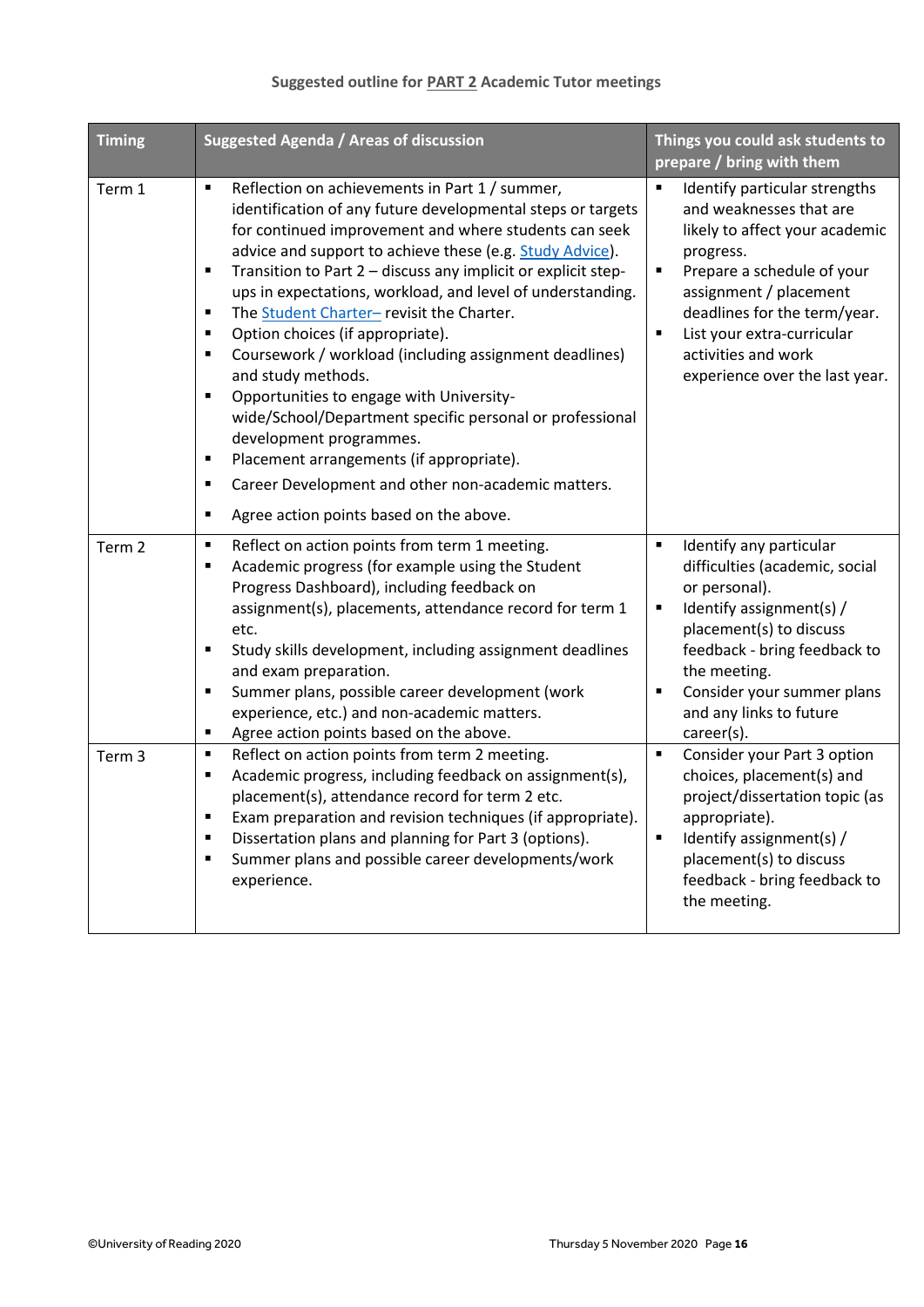| <b>Timing</b>     | <b>Suggested Agenda / Areas of discussion</b>                                                                                                                                                                                                                                                                                                                                                                                                                                                                                                                                                                                                                                                                                                                                                                                                                                                      | Things you could ask students to                                                                                                                                                                                                                                                                              |  |
|-------------------|----------------------------------------------------------------------------------------------------------------------------------------------------------------------------------------------------------------------------------------------------------------------------------------------------------------------------------------------------------------------------------------------------------------------------------------------------------------------------------------------------------------------------------------------------------------------------------------------------------------------------------------------------------------------------------------------------------------------------------------------------------------------------------------------------------------------------------------------------------------------------------------------------|---------------------------------------------------------------------------------------------------------------------------------------------------------------------------------------------------------------------------------------------------------------------------------------------------------------|--|
|                   |                                                                                                                                                                                                                                                                                                                                                                                                                                                                                                                                                                                                                                                                                                                                                                                                                                                                                                    | prepare / bring with them                                                                                                                                                                                                                                                                                     |  |
| Term 1            | Reflection on achievements in Part 2 / summer,<br>$\blacksquare$<br>identification of any future developmental steps or targets<br>for continued improvement and where students can seek<br>advice and support to achieve these (e.g. Study Advice).<br>Discuss expectations of transition to Part 3.<br>$\blacksquare$<br>Option choices and dissertation / project.<br>$\blacksquare$<br>Coursework/ workload (including assignment deadlines)<br>$\blacksquare$<br>and study methods.<br>$\blacksquare$<br>The Student Charter- revisit the Charter.<br>Career plans, work experience, personal / professional<br>$\blacksquare$<br>development opportunities.<br>Placement arrangements (if appropriate).<br>٠<br>Intentions for employment / further study, including<br>$\blacksquare$<br>information for references (e.g. CV).<br>Agree action points based on the above.<br>$\blacksquare$ | Identify particular strengths<br>and weaknesses that are<br>likely to affect your academic<br>progress.<br>$\blacksquare$<br>Prepare a schedule of your<br>assignment / placement<br>deadlines for the term/year.<br>List your extra-curricular<br>п<br>activities and work<br>experience over the last year. |  |
| Term <sub>2</sub> | Reflect on action points from term 1 meeting.<br>$\blacksquare$<br>Academic progress (for example, using the Student<br>$\blacksquare$<br>Progress Dashboard), including: assignment schedule for<br>this term, feedback received on assignment(s) and<br>attendance in term 1, final stages of<br>dissertation/project/placement and preparation for final<br>examinations (as appropriate).<br>Improvements to their CV and intentions for<br>$\blacksquare$<br>employment/further study.<br>Agree action points based on the above.<br>$\blacksquare$                                                                                                                                                                                                                                                                                                                                           | Identify particular difficulties<br>$\blacksquare$<br>(academic, social or<br>personal).<br>Identify assignment(s) /<br>$\blacksquare$<br>placement(s) to discuss<br>feedback - bring feedback to<br>the meeting.<br>Prepare an updated version<br>٠<br>of your CV.                                           |  |
| Term <sub>3</sub> | Reflect on action points from term 2 meeting.<br>$\blacksquare$<br>Attendance and academic progress in Term 2, including<br>$\blacksquare$<br>feedback on assignments.<br>Preparation for final examinations, including revision<br>$\blacksquare$<br>plans, techniques and special circumstances.<br>Intentions for employment / further study, including<br>$\blacksquare$<br>information for references (e.g. final CV).                                                                                                                                                                                                                                                                                                                                                                                                                                                                        | Identify any concerns in<br>П<br>planning for finals.<br>Identify assignment(s) /<br>$\blacksquare$<br>placement(s) to discuss<br>feedback - bring feedback to<br>the meeting.<br>Prepare a final version of<br>your CV.                                                                                      |  |

## **Suggested outline for PART 3 / PART 4 (Final Year) Academic Tutor meetings**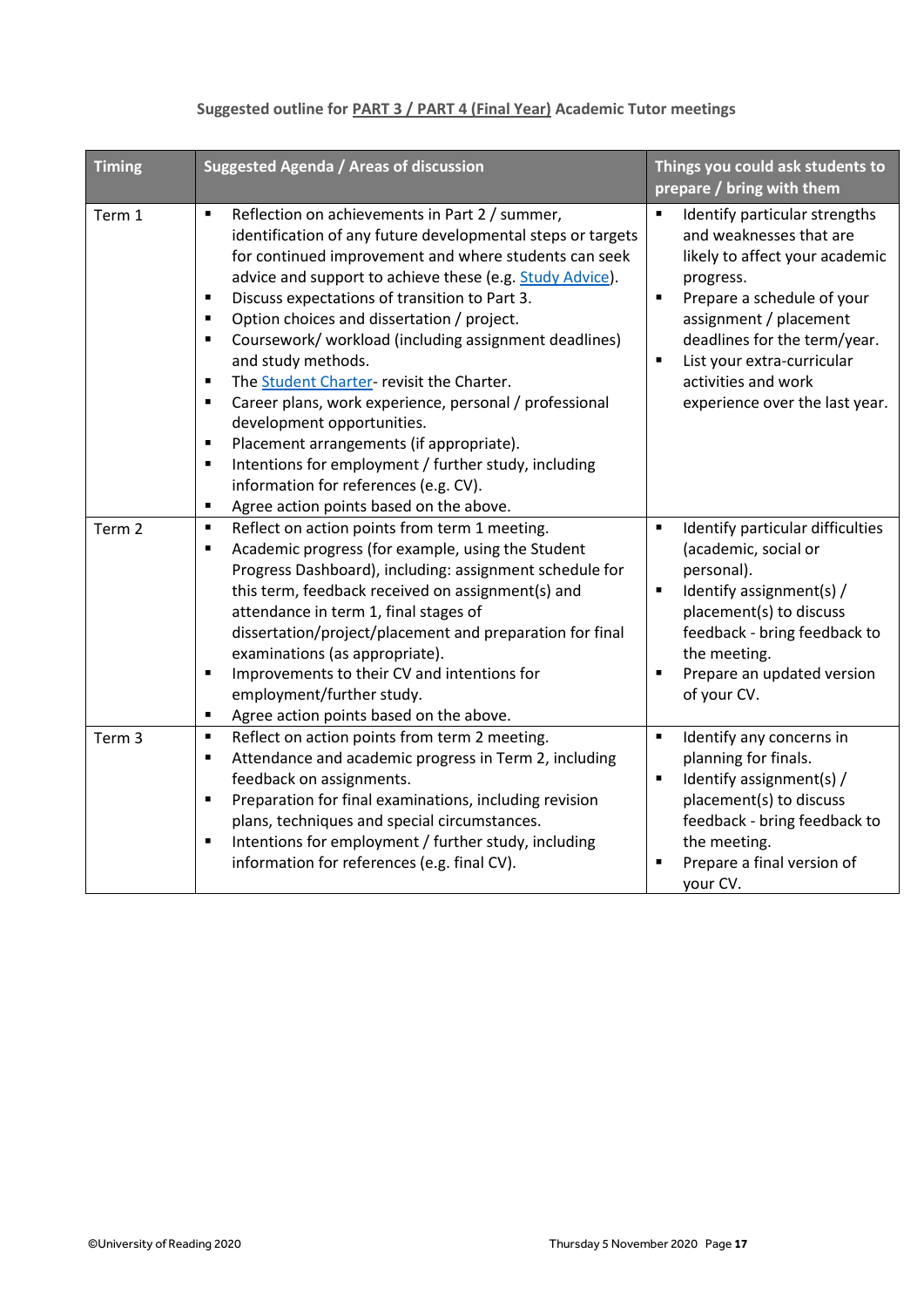**Suggested outline for initial first-term group meeting with postgraduate Tutees**

| <b>Timing</b>                                                 | Suggested Agenda / Areas of discussion                                                                                                                                                                                                                                                                                                                                                                                                                                                                                                                                                                                                                                                                                                                                                                                                                                                                                                                                                                                                                                                         | Things you could bring to<br>show/give the students                                                                                                                                            |
|---------------------------------------------------------------|------------------------------------------------------------------------------------------------------------------------------------------------------------------------------------------------------------------------------------------------------------------------------------------------------------------------------------------------------------------------------------------------------------------------------------------------------------------------------------------------------------------------------------------------------------------------------------------------------------------------------------------------------------------------------------------------------------------------------------------------------------------------------------------------------------------------------------------------------------------------------------------------------------------------------------------------------------------------------------------------------------------------------------------------------------------------------------------------|------------------------------------------------------------------------------------------------------------------------------------------------------------------------------------------------|
| Early in first<br>term<br>- Initial<br>meeting<br>with tutees | Explain your role as an Academic Tutor:<br>$\blacksquare$<br>Help students reflect on their academic<br>progress<br>Work with them to identify<br>strengths/weaknesses in relation to their<br>studies, and related supports<br>Encourage them to develop their study skills<br>п<br>(by signposting to Study Advice, Liaison                                                                                                                                                                                                                                                                                                                                                                                                                                                                                                                                                                                                                                                                                                                                                                  | <b>Student Charter</b><br>Student signposting document<br>Postcard about the Academic<br><b>Tutor System</b><br>Template for students to<br>record meetings<br><b>Materials to support you</b> |
|                                                               | Librarians etc)<br>Help them make decisions in relation to their<br>Ξ<br>course<br>Support them to review, reflect and act on<br>feedback received<br>Discuss career ambitions and signpost<br>٠<br>relevant opportunities and services<br>Write references, when necessary<br>п<br>Help students identify appropriate extra-<br>п<br>curricular opportunities<br>Refer them to specialist support services as<br>Ξ<br>and when necessary<br>Expectations for future meetings, e.g.<br>п<br>Group or one-one<br>When are you available, and how can<br>п<br>students contact you?<br>Who will arrange the meetings?<br>п<br>What students should prepare/bring<br>How you/they should keep records<br>Choice of modules/options.<br>Role of Support Centres<br>п<br>Role of relevant RUSU student society (e.g. Law<br>٠<br>Society) and discipline relevant social events<br>throughout year.<br>Transition to postgraduate studies and differences<br>п<br>from their previous institution (academic, social,<br>accommodation etc.)<br>Have they been able to access RISIS/Blackboard?<br>п | <b>Guide for Academic Tutors</b><br>(see this Guide for an<br>expanded explanation of the<br>role of the Academic Tutor)<br><b>Academic Tutor Toolkit</b>                                      |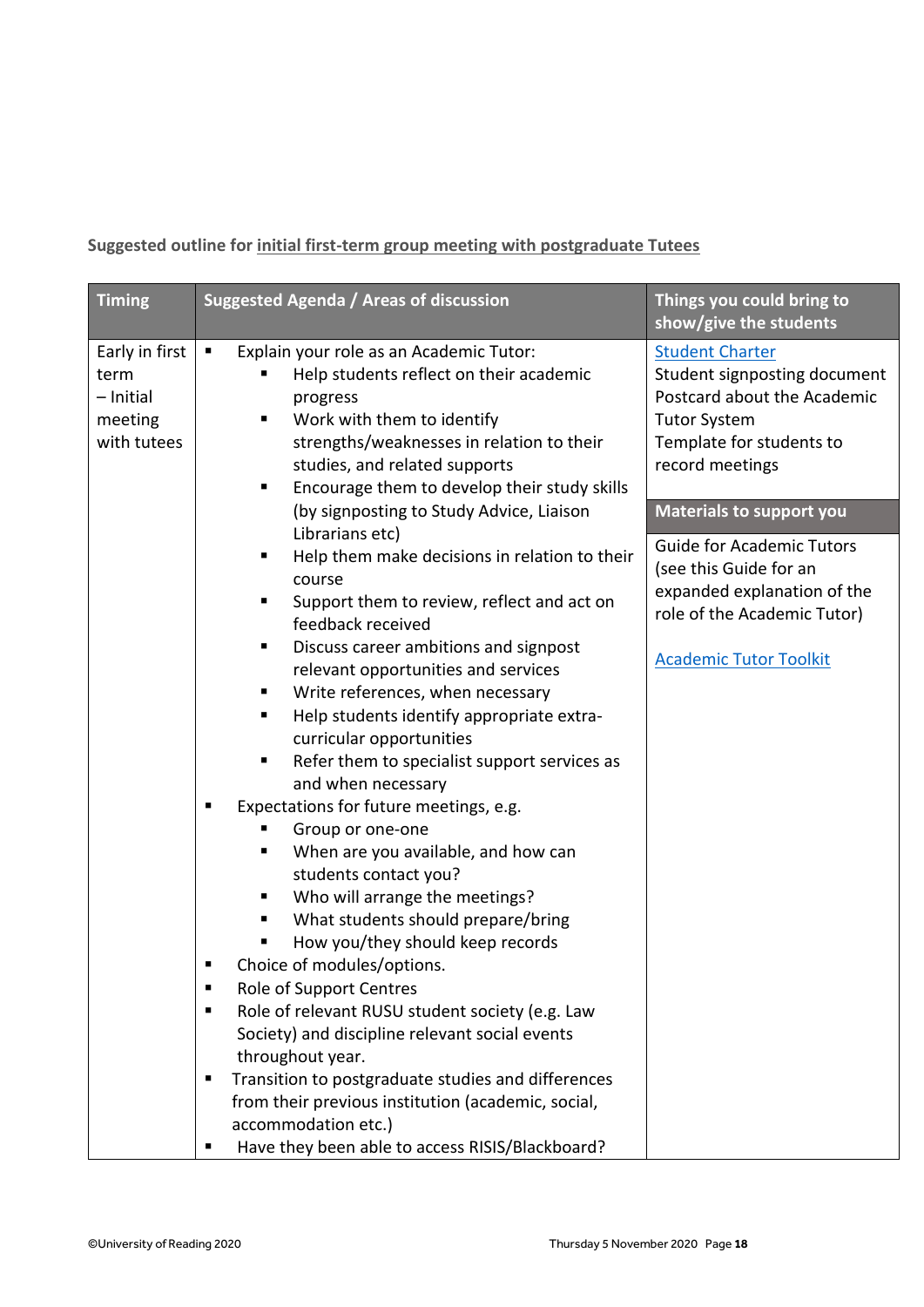## **Suggested outline for Postgraduate Academic Tutor meetings**

| <b>Timing</b>           | Suggested Agenda / Areas of discussion                                                                                                                                                                                                                                                                                                                                                                                                                                                                                                                                                                                                                                         | Things you could ask<br>students to prepare/bring<br>with them                                                                                                                                                                                                                                                                                                                                                      |
|-------------------------|--------------------------------------------------------------------------------------------------------------------------------------------------------------------------------------------------------------------------------------------------------------------------------------------------------------------------------------------------------------------------------------------------------------------------------------------------------------------------------------------------------------------------------------------------------------------------------------------------------------------------------------------------------------------------------|---------------------------------------------------------------------------------------------------------------------------------------------------------------------------------------------------------------------------------------------------------------------------------------------------------------------------------------------------------------------------------------------------------------------|
| Later in<br>Term 1      | First impressions of University coursework / workload<br>п<br>(including assignment deadlines) and study methods.<br>Any strengths or weaknesses that may affect their<br>academic progress and feedback on assignment(s) so<br>far.<br>Disclosure of any disability (if relevant).<br>п<br>The Student Charter- discuss the Charter, and what it<br>п<br>means for them.<br>Opportunities to engage with University-<br>п<br>wide/School/Department specific personal or<br>professional development programmes.<br>Career Development and other non-academic matters.<br>п<br>Including early deadlines for graduate schemes<br>Agree action points based on the above.<br>п | A schedule of your<br>٠<br>assignment deadlines<br>for the term/year.<br>Identify any particular<br>п<br>strengths and<br>weaknesses that are<br>likely to affect your<br>academic progress.                                                                                                                                                                                                                        |
| Early in<br>Term 2      | Reflect on action points from term 1 meeting.<br>п<br>Expectations and experience of the course so far.<br>п<br>Study skills development, including assignment<br>п<br>deadlines and exam preparation.<br>Feedback on assignment(s).<br>п<br>Attendance record for term 1 etc. (using data on RISIS)<br>п<br>Non-academic matters: accommodation, societies,<br>Е<br>social development etc.<br>Intentions for employment / further study, including<br>п<br>information for references (e.g. CV).<br>Agree action points based on the above.                                                                                                                                  | Consider your progress<br>п<br>in Term 1, and initial<br>thoughts of<br>project/dissertation<br>topics.<br>Reflect on the<br>٠<br>effectiveness of your<br>existing study skills.<br>Identify any particular<br>п<br>difficulties (academic,<br>social or personal).<br>Identify assignment(s)<br>п<br>to discuss feedback -<br>bring feedback to the<br>meeting.<br>Prepare an updated<br>٠<br>version of your CV. |
| Very early<br>in Term 3 | Reflect on action points from term 2 meeting.<br>п<br>Assignment results and degree programme progress so<br>п<br>far.<br>Planning for dissertation / project<br>п<br>(noting that during term 3 the student will primarily<br>receive individual academic support from the<br>dissertation / project supervisor, and it is not the role of<br>the academic tutor to act as an additional supervisor).<br>Intentions for employment / further study, including<br>п<br>information for references.                                                                                                                                                                             | Identify any concerns in<br>п<br>planning for<br>project/dissertation.<br>Identify assignment(s)<br>٠<br>to discuss feedback -<br>bring feedback to the<br>meeting.<br>Prepare a final version<br>п<br>of your CV.                                                                                                                                                                                                  |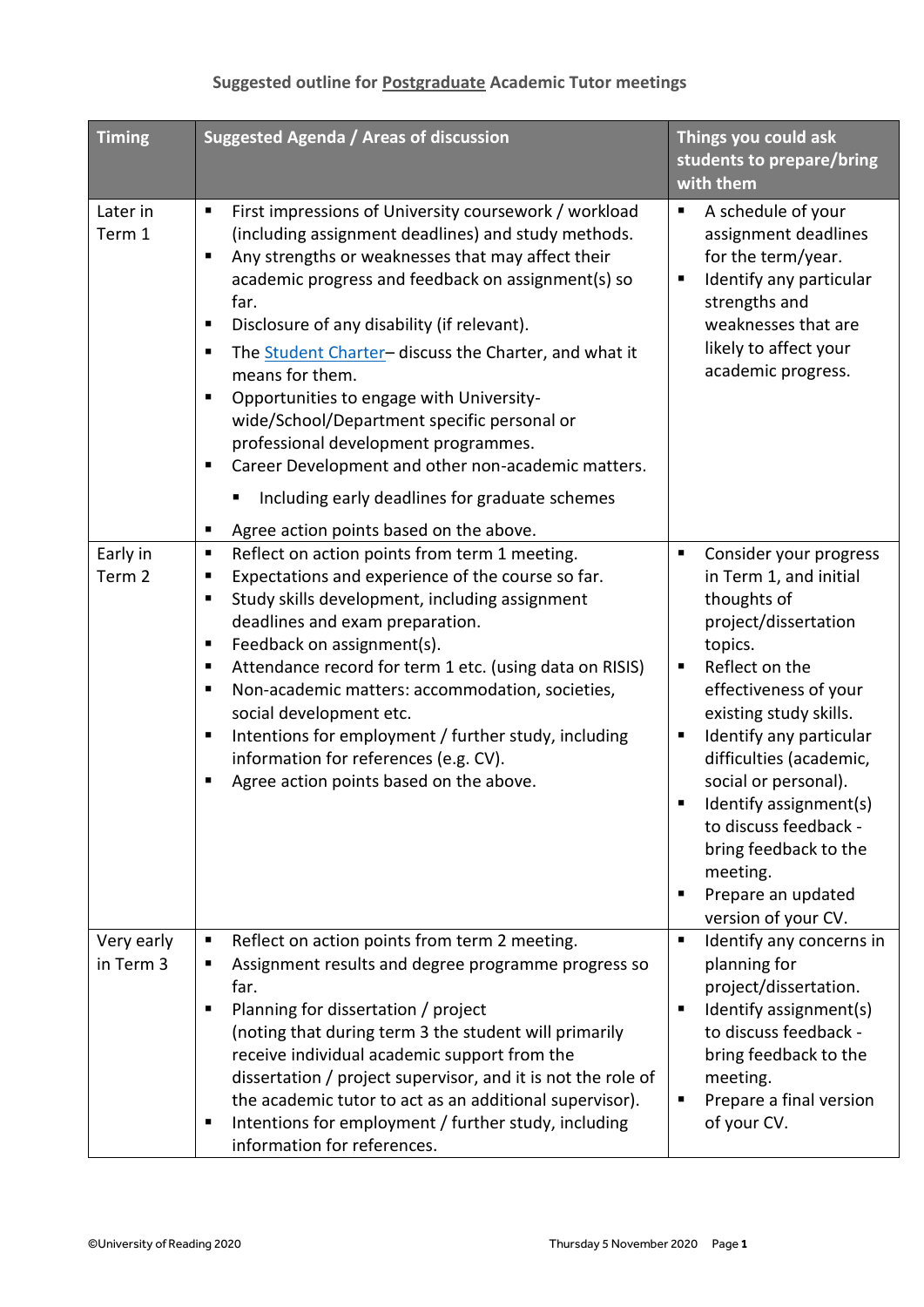## **ATS Policy Appendix 3 ATS Selection and Appointment process for School Directors of Academic Tutoring**

*(For inclusion in the Guide to Policies and Procedures for Teaching and Learning).*

#### **1. Appointment Process**

School Directors of Academic Tutoring (SDATs) will provide School-level leadership for student academic, personal and professional development and maintain strategic oversight of student engagement with their studies, success and retention across their Schools from September 2018. Itis essential that that we appoint those best qualified for the SDAT role with the appropriate experience, knowledge, skills and attributes. Furthermore, it is important that the selection and appointment process for SDATs is formalised, transparent and accessible and is consistent with the process for appointing other School leaders, for example School Directors of Teaching and Learning (SDTLs) or Heads of Department.

For new appointments:

- The relevant Head of School remains responsible for the appointment of the SDAT.
- The Head of School should invite members of staff within the School to submit a formal expression of interest for the role, usually at least 6 months before the incumbent is due to step down. If no expressions of interest are received by the specified deadline, the Head of School will then have discretion to approach a member of staff they feel is appropriate to undertake the role to make a direct appointment. For continuity, the Head of School should ensure that there is an SDAT in post at all times.
- The Head of School should establish an Appointment Committee comprising key individuals from within the School and the relevant Teaching and Learning Dean.
- The Head of School and the Appointment Committee shortlists interested candidates in cases where there is significant interest for the role.
- The Appointment Committee interviews candidates and makes a recommendation to the Head of School.
- The selected individual should be appointed for a minimum two-year or a maximum three-year term in the first instance.
- The Head of School should inform the University Board for Teaching and Learning and Student Experience (UBTLSE) and the Centre for Quality Support and Development (CQSD) of the new appointment.

Agreement to serve for a further term or for an extension to the term would be made where there is consensus from the incumbent SDAT, and the School Management team.

The University is committed to having a diverse and inclusive workforce, is a Stonewall Diversity and Global Diversity Champion, and supports the principles of the Race Equality Charter and Athena SWAN. Applications for job-share, part-time and flexible working arrangements are welcomed and will be considered in line with School needs. If you need any advice in relation to this please contact your [HR](http://www.reading.ac.uk/internal/humanresources/aboutus/humres-professionalandadvisory.aspx)  [Advisor/Partner.](http://www.reading.ac.uk/internal/humanresources/aboutus/humres-professionalandadvisory.aspx)

#### **2. Time allocation and remuneration**

In recognition of the extent and significance of the role, it is suggested that the role of SDAT is appointed at a minimum of 0.2 FTE but it is recognised that in some Schools the role could be greater in scope and require a greater allocation.

Appropriate remuneration should be agreed in accordance with agreed practice, as determined by the Staffing Committee.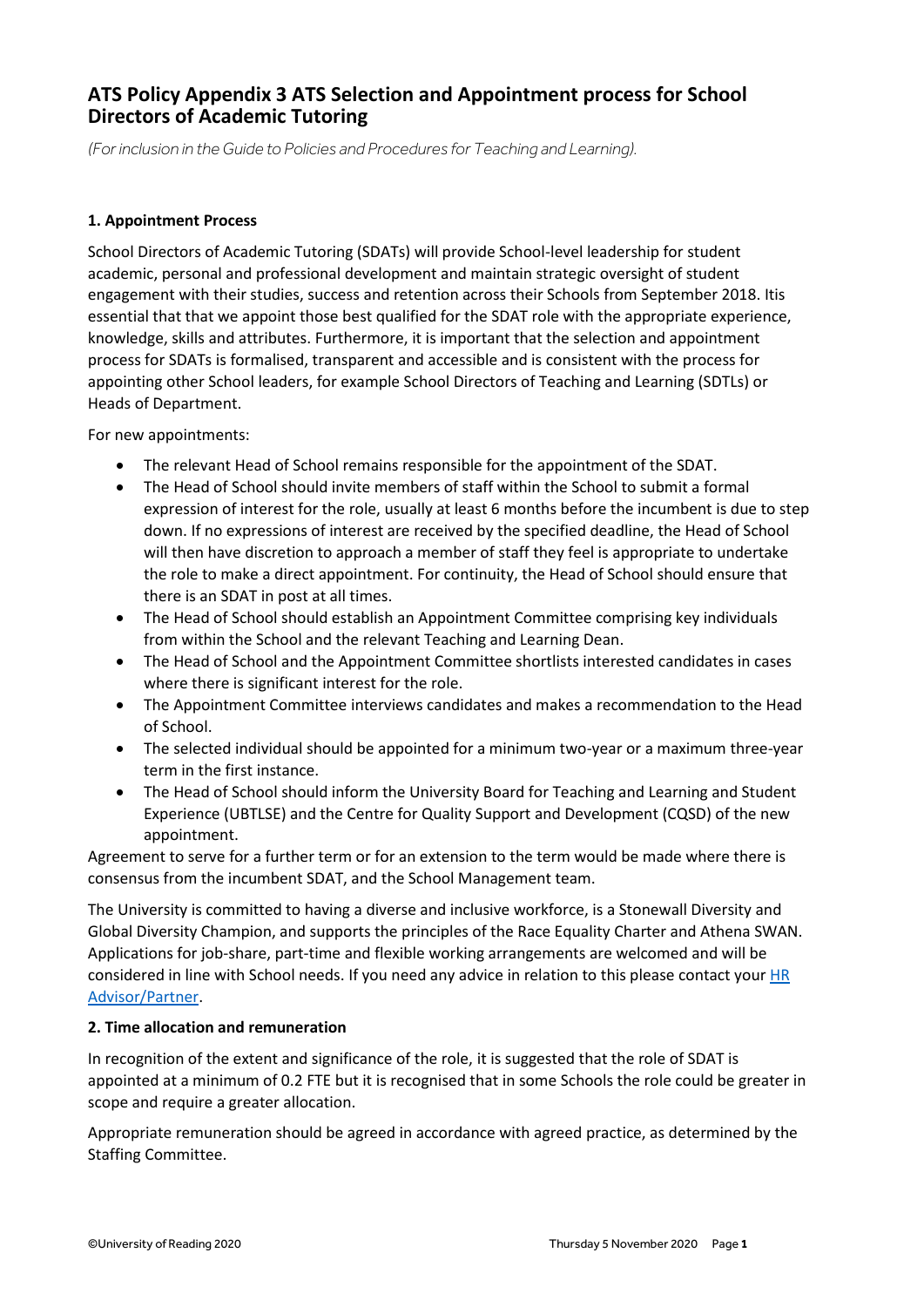#### **3. Support and Development**

It is important that, once appointed, SDATs have access to ongoing development training and support. Before taking up the role, new appointees should be invited to discuss the role with the current SDAT and relevant Teaching and Learning Dean.

In taking up the role, the new appointee agrees to attend the relevant termly SDAT Community of Practice meetings and other related events, as well as attend relevant Committee meetings.

To support SDATs in their roles, a programme for training and development is offered by the Centre for Quality Support and Development and People Development.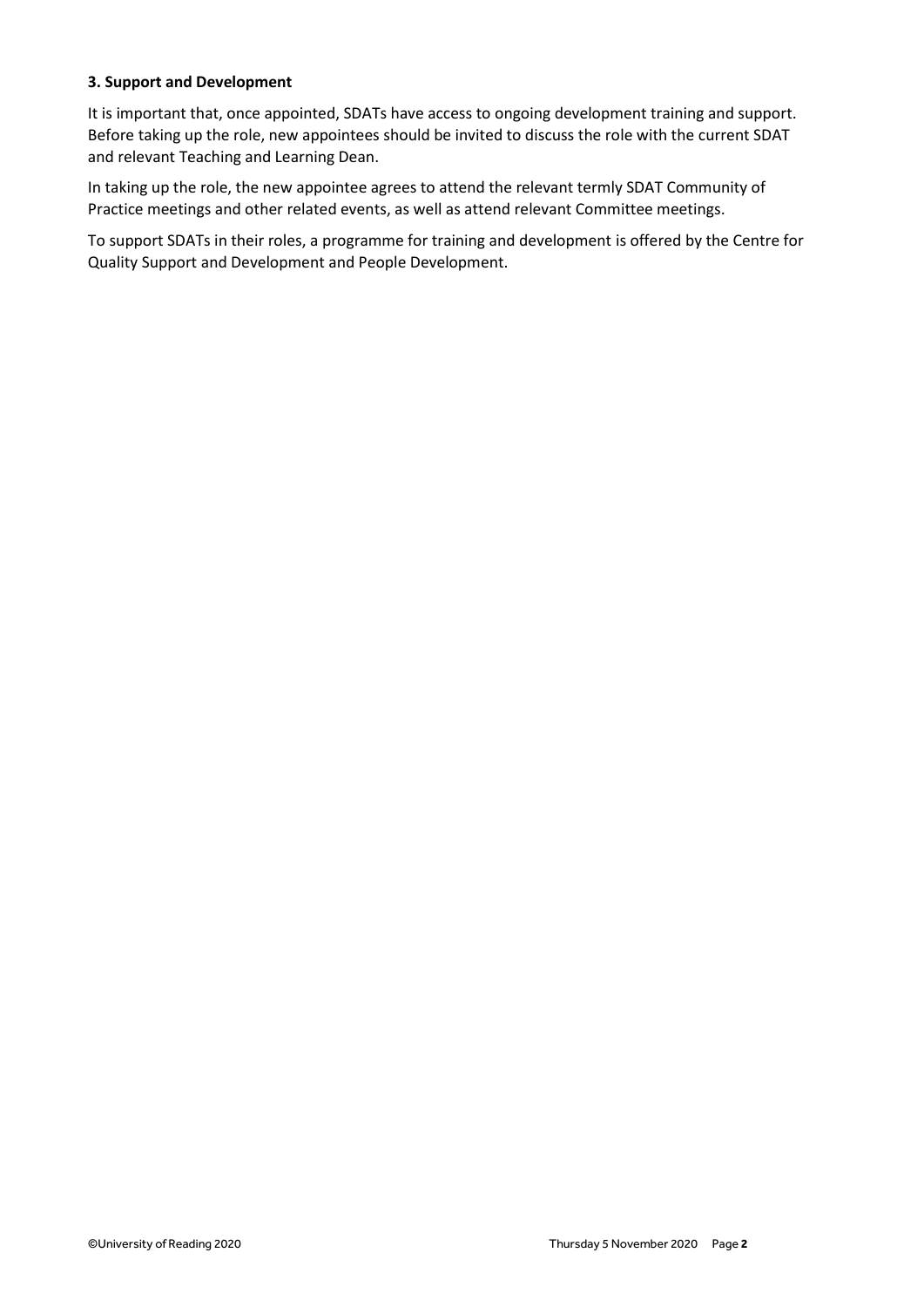## **ATS Policy Appendix 4 ATS Roles and Responsibilities of the School Director of Academic Tutoring (SDAT)**

#### *(For inclusion in the Guide to Policies and Procedures for Teaching and Learning)*

School Directors of Academic Tutoring provide School-level leadership for the Academic Tutor System. They are accountable to the Head of School *[in the Henley Business School the SDAT is accountable to the School Director of Teaching and Learning]* for their roles and responsibilities as described below.

#### **Purpose**

School Directors of Academic Tutoring provide School-level leadership for student academic, personal and professional development and maintain strategic oversight of student engagement with their studies, success and retention across the School. In particular, School Directors of Academic Tutoring are responsible for:

- Strategic oversight of the Academic Tutor System within the School.
- School-level leadership of initiatives to support student engagement with their studies and student development.
- Academic leadership and decision-making in relation to student success and retention, including policy and procedures concerning extenuating circumstances, academic engagement and fitness to study.
- Support for Academic Tutors within the School.
- Safeguarding through acting as School-level Safeguarding Co-ordinators

#### **Main duties and responsibilities**

Below is a more detailed outline of the role and responsibilities of School Directors of Academic Tutoring. It is recognised there will be variation in practice depending on implementation and administrative structures within Schools. In Schools where a Director of Academic Tutoring is assigned at Department-level, a School Director of Academic Tutoring should be assigned to provide School-level leadership and direction to the Academic Tutor System.

*Strategic oversight of the Academic Tutor System within the School*

- Act as first point of contact for the Academic Tutor System, providing proactive leadership and strategic oversight of student engagement with their studies and student development within the School.
- Ensure that the School plays its full part in fulfilling the University's principles for the Academic Tutor System, as set out in the guidance for Schools and Functions.
- Take overall responsibility for the ongoing quality management, evaluation and enhancement of the Academic Tutor System in the School.
- Represent and report on the Academic Tutor System at Boards of Studies and Student Experience , and School Management Boards, providing updates on student and staff engagement with ATS and the delivery / impact of academic, personal and professional development initiatives for onward communication to the University Board for Teaching and Learning and Student Experience (UBTLSE).
- Take an active role in the School Directors of Academic Tutoring Community of Practice, including sharing best practice, contributing to the development of new systems / processes and communicating issues and concerns about the Academic Tutor System.
- Ensure that all Academic Tutors are aware of their responsibilities and are notified of any updates and changes to the Academic Tutor System.
- Contribute to the student induction process, this could include: communicating the benefits, roles and responsibilities of Academic Tutors; promoting academic, personal and professional development opportunities; and providing information on student support services.
- Ensure equitable access to Academic Tutors for all taught students, including re-allocating tutors where the tutor-tutee relationship is not functioning as it should.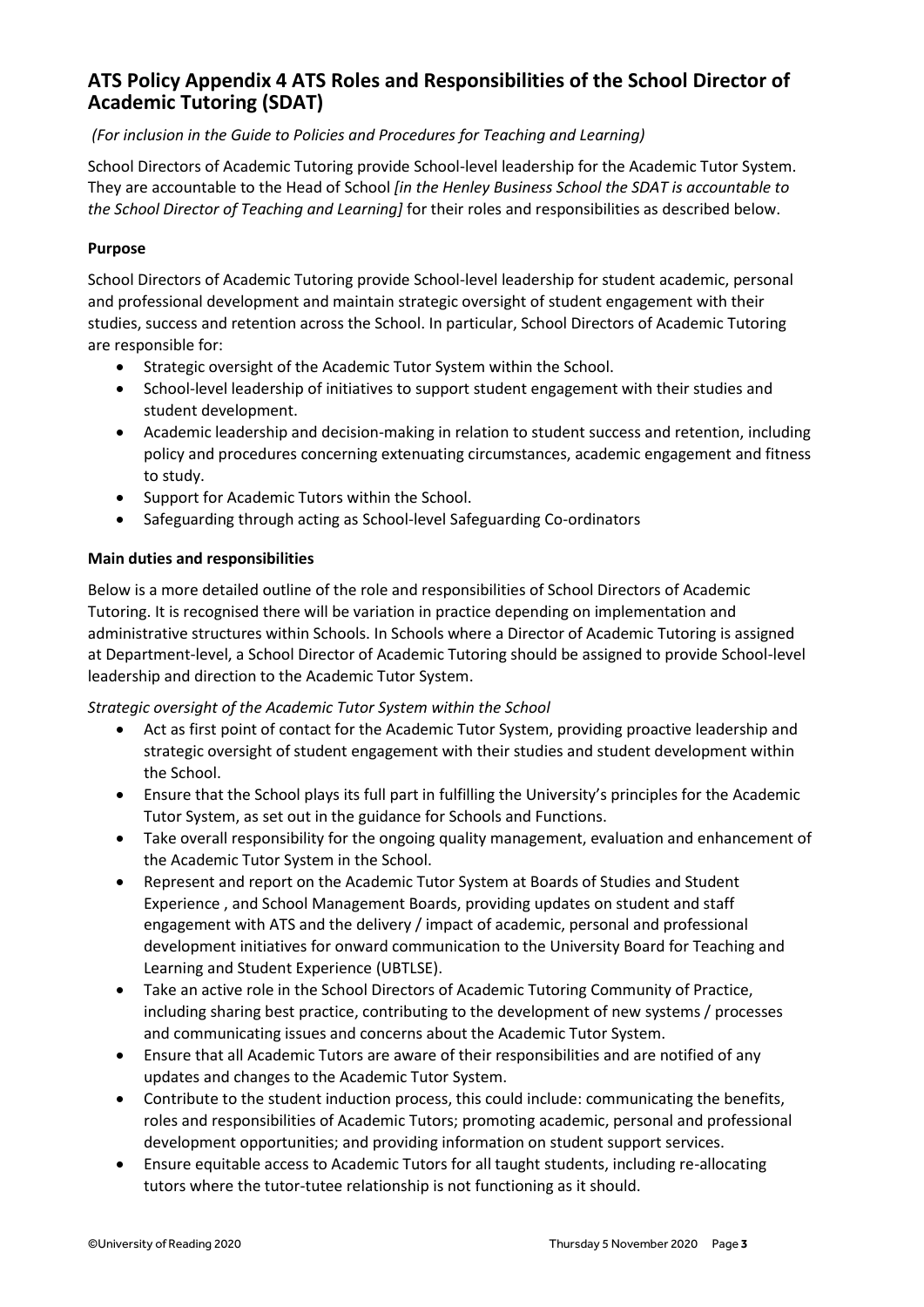*School-level leadership of initiatives to support student engagement with their studies and student development*

- Oversee, monitor, facilitate and lead the School's engagement with University initiatives to support student engagement with their studies and student academic, personal and professional development.
- Liaise with colleagues in student support services to develop and embed a proactive programme of academic, personal and professional development support in the School.
- Ensure that Academic Tutors are aware of the various student academic, personal and professional development opportunities available within the School and across the University.

#### *Academic leadership and decision-making in relation to student success and retention*

- Undertake School-level responsibilities and make School-level decisions in relation to policy and procedures concerning extenuating circumstances, academic engagement and fitness to study.
- Liaise with other academic and professional services staff in the management of extenuating circumstances (in cases of escalation to Stages 2 and 3), complex cases and appeals.
- Attend and report to the: University Standing Committee on Special Cases (USCSC); USCSC Appeals Panels; Standing Committee on Academic Engagement and Fitness to Study (SCEAFS); Standing Committee on Fitness to Practise (SCFP); Standing Committee on Exam Results (SCER); and Programme Examiners' meetings as appropriate.

#### *Support for Academic Tutors within the School*

- Ensure Academic Tutors are aware of referral systems, processes and procedures, so that they are able to refer and signpost students to other services in the University as appropriate.
- Encourage and promote partnership working between Academic Tutors and central support services to support students' academic, personal and professional development.
- Promote the identification and dissemination of good practice in academic tutoring to support the continued improvement of the Academic Tutor System in the School.
- Support the continued professional development of Academic Tutors by providing opportunities to share good practice.
- Ensure that relevant information from the wider University, in particular from the School Directors of Academic Tutoring Community of Practice, is communicated to Academic tutors in the School.
- Meet with new Academic Tutors as part of the induction process.

#### *Safeguarding*

• Act as School-level Safeguarding Co-ordinator